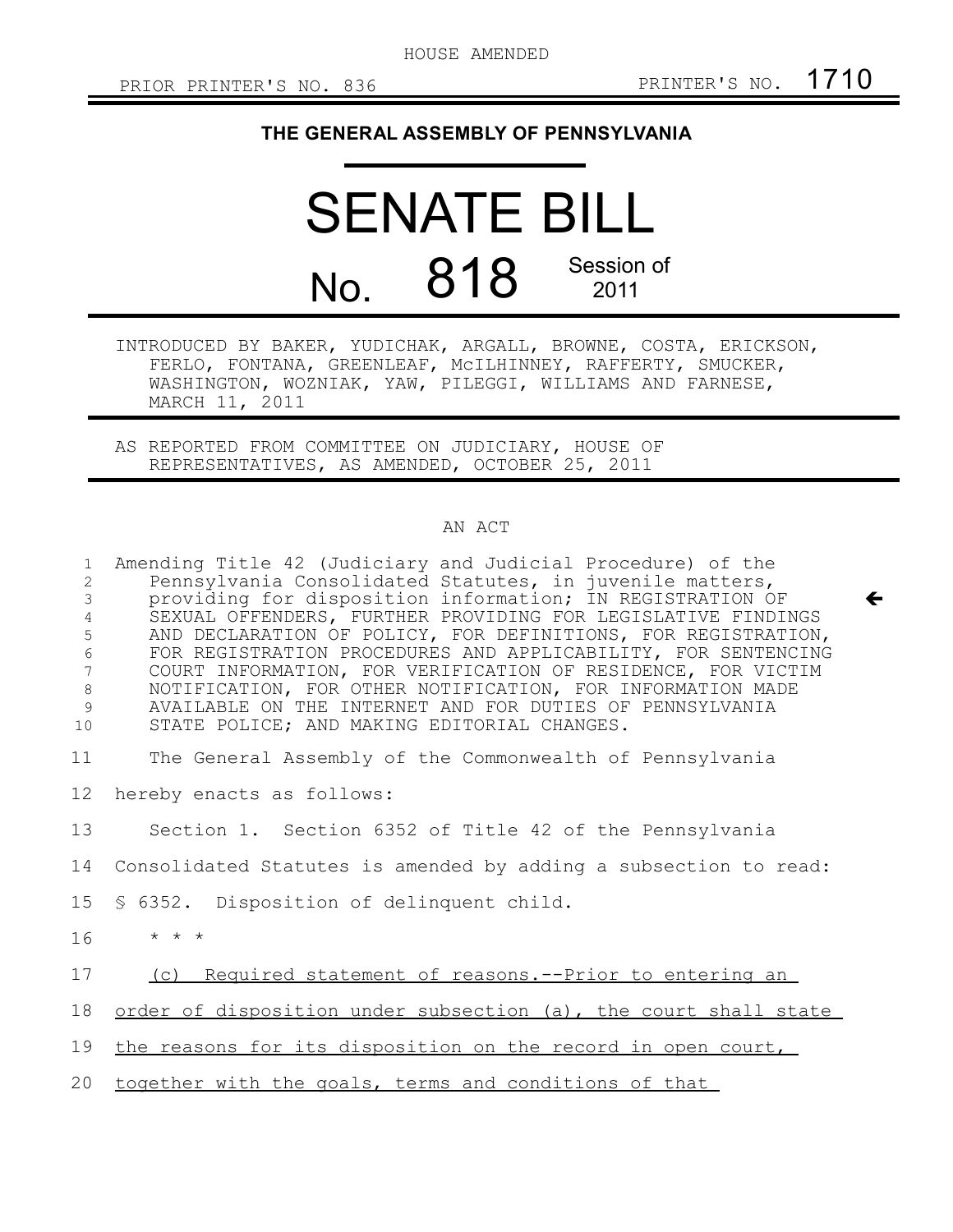disposition. If the child is to be committed to out-of-home placement, the court shall also state the name of the specific facility, or type of facility, to which the child will be committed and the reasons why commitment to that facility, or type of facility, was determined to be the least restrictive placement that is consistent with the protection of the public interest and best suited to the child's treatment, supervision, rehabilitation and welfare. Section 2. This act shall take effect in 60 days. SECTION 2. SECTION 9791 OF TITLE 42 IS AMENDED TO READ: § 9791. LEGISLATIVE FINDINGS AND DECLARATION OF POLICY. (A) LEGISLATIVE FINDINGS.--IT IS HEREBY DETERMINED AND DECLARED AS A MATTER OF LEGISLATIVE FINDING: (1) IF THE PUBLIC IS PROVIDED ADEQUATE NOTICE AND INFORMATION ABOUT SEXUALLY VIOLENT PREDATORS AND CERTAIN OTHER OFFENDERS, INCLUDING THOSE SEXUALLY VIOLENT PREDATORS AND OFFENDERS WHO DO NOT HAVE A FIXED PLACE OF HABITATION OR ABODE, THE COMMUNITY CAN DEVELOP CONSTRUCTIVE PLANS TO PREPARE THEMSELVES AND THEIR CHILDREN FOR THE OFFENDER'S RELEASE. THIS ALLOWS COMMUNITIES TO MEET WITH LAW ENFORCEMENT TO PREPARE AND OBTAIN INFORMATION ABOUT THE RIGHTS AND RESPONSIBILITIES OF THE COMMUNITY AND TO PROVIDE EDUCATION AND COUNSELING TO THEIR CHILDREN. (2) THESE SEXUALLY VIOLENT PREDATORS POSE A HIGH RISK OF ENGAGING IN FURTHER OFFENSES EVEN AFTER BEING RELEASED FROM INCARCERATION OR COMMITMENTS AND THAT PROTECTION OF THE 1 2 3 4 5 6 7 8 9 10 11 12 13 14 15 16 17 18 19 20 21 22 23 24 25 26

 $\leftarrow$  $\leftarrow$ 

PUBLIC FROM THIS TYPE OF OFFENDER IS A PARAMOUNT GOVERNMENTAL INTEREST. 27 28

(3) THE PENAL AND MENTAL HEALTH COMPONENTS OF OUR JUSTICE SYSTEM ARE LARGELY HIDDEN FROM PUBLIC VIEW AND LACK 29 30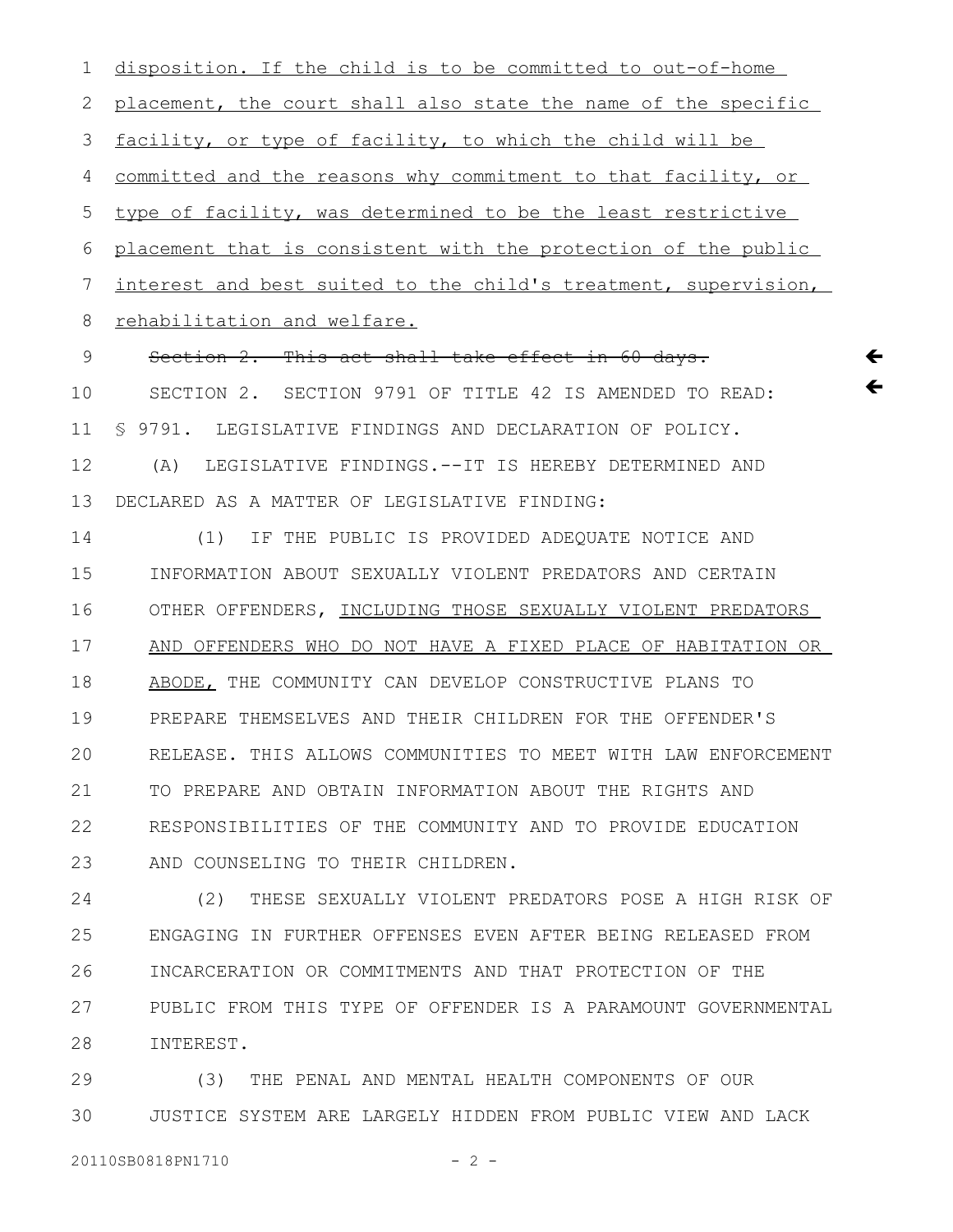OF INFORMATION FROM EITHER MAY RESULT IN FAILURE OF BOTH SYSTEMS TO MEET THIS PARAMOUNT CONCERN OF PUBLIC SAFETY. 1 2

(4) OVERLY RESTRICTIVE CONFIDENTIALITY AND LIABILITY LAWS GOVERNING THE RELEASE OF INFORMATION ABOUT SEXUALLY VIOLENT PREDATORS HAVE REDUCED THE WILLINGNESS TO RELEASE INFORMATION THAT COULD BE APPROPRIATELY RELEASED UNDER THE PUBLIC DISCLOSURE LAWS AND HAVE INCREASED RISKS TO PUBLIC SAFETY. 3 4 5 6 7 8

(5) PERSONS FOUND TO HAVE COMMITTED SUCH AN OFFENSE HAVE A REDUCED EXPECTATION OF PRIVACY BECAUSE OF THE PUBLIC'S INTEREST IN PUBLIC SAFETY AND IN THE EFFECTIVE OPERATION OF GOVERNMENT. 9 10 11 12

(6) RELEASE OF INFORMATION ABOUT SEXUALLY VIOLENT PREDATORS TO PUBLIC AGENCIES AND THE GENERAL PUBLIC WILL FURTHER THE GOVERNMENTAL INTERESTS OF PUBLIC SAFETY AND PUBLIC SCRUTINY OF THE CRIMINAL AND MENTAL HEALTH SYSTEMS SO LONG AS THE INFORMATION RELEASED IS RATIONALLY RELATED TO THE FURTHERANCE OF THOSE GOALS. 13 14 15 16 17 18

[(B) DECLARATION OF POLICY.--IT IS HEREBY DECLARED TO BE THE INTENTION OF THE GENERAL ASSEMBLY TO PROTECT THE SAFETY AND GENERAL WELFARE OF THE PEOPLE OF THIS COMMONWEALTH BY PROVIDING FOR REGISTRATION AND COMMUNITY NOTIFICATION REGARDING SEXUALLY VIOLENT PREDATORS WHO ARE ABOUT TO BE RELEASED FROM CUSTODY AND WILL LIVE IN OR NEAR THEIR NEIGHBORHOOD. IT IS FURTHER DECLARED TO BE THE POLICY OF THIS COMMONWEALTH TO REQUIRE THE EXCHANGE OF RELEVANT INFORMATION ABOUT SEXUALLY VIOLENT PREDATORS AMONG PUBLIC AGENCIES AND OFFICIALS AND TO AUTHORIZE THE RELEASE OF NECESSARY AND RELEVANT INFORMATION ABOUT SEXUALLY VIOLENT 28 PREDATORS TO MEMBERS OF THE GENERAL PUBLIC AS A MEANS OF ASSURING PUBLIC PROTECTION AND SHALL NOT BE CONSTRUED AS 3019 20 21 22 23 24 25 26 27 29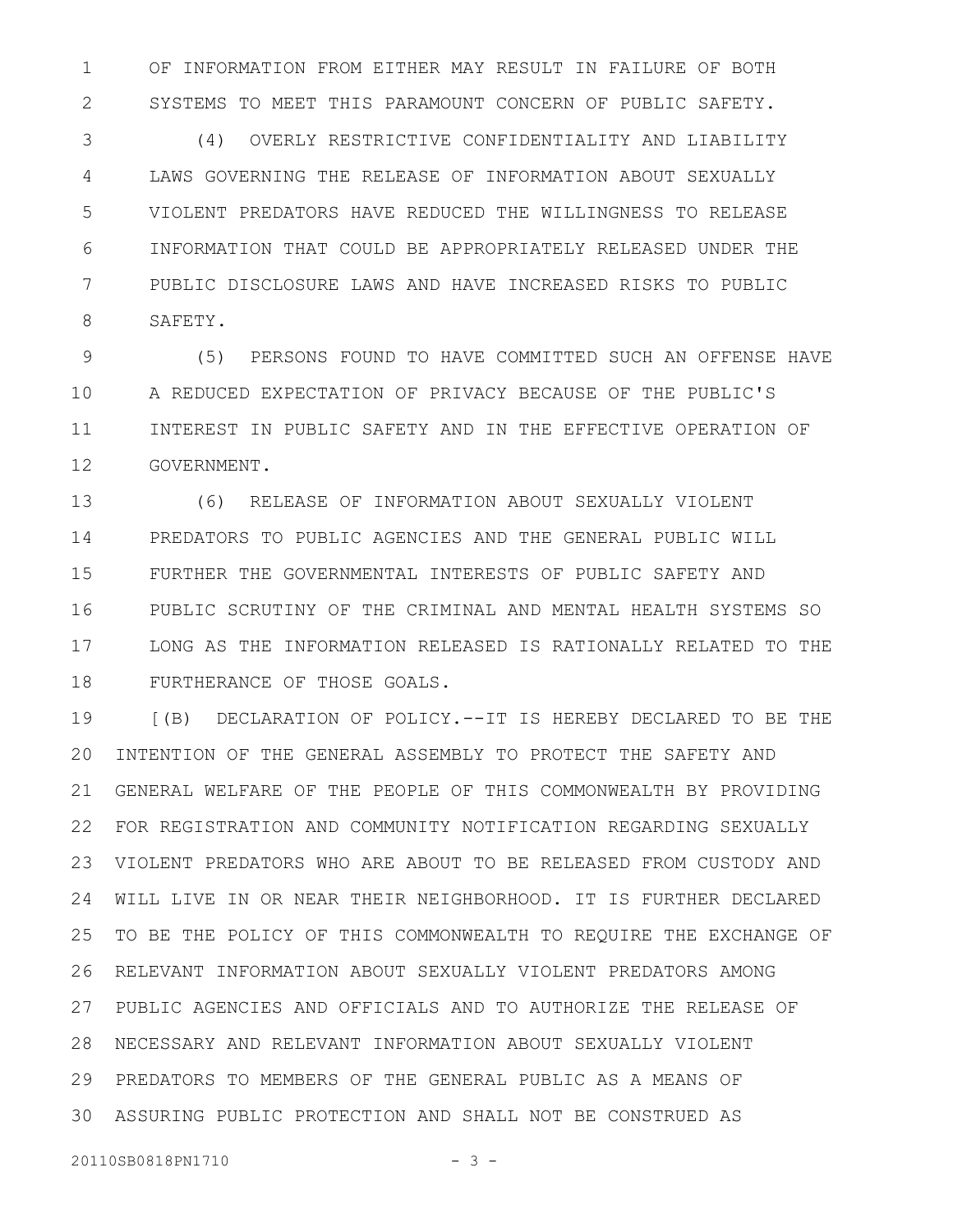PUNITIVE.] 1

| 2  | DECLARATION OF POLICY.--IT IS HEREBY DECLARED TO BE THE<br>(B)   |
|----|------------------------------------------------------------------|
| 3  | INTENTION OF THE GENERAL ASSEMBLY TO:                            |
| 4  | PROTECT THE SAFETY AND GENERAL WELFARE OF THE PEOPLE<br>(1)      |
| 5  | OF THIS COMMONWEALTH BY PROVIDING FOR REGISTRATION AND           |
| 6  | COMMUNITY NOTIFICATION REGARDING SEXUALLY VIOLENT PREDATORS      |
| 7  | WHO ARE ABOUT TO BE RELEASED FROM CUSTODY AND WILL LIVE IN OR    |
| 8  | NEAR THEIR NEIGHBORHOOD.                                         |
| 9  | (2)<br>REQUIRE THE EXCHANGE OF RELEVANT INFORMATION ABOUT        |
| 10 | SEXUALLY VIOLENT PREDATORS AMONG PUBLIC AGENCIES AND             |
| 11 | OFFICIALS AND TO AUTHORIZE THE RELEASE OF NECESSARY AND          |
| 12 | RELEVANT INFORMATION ABOUT SEXUALLY VIOLENT PREDATORS TO         |
| 13 | MEMBERS OF THE GENERAL PUBLIC AS A MEANS OF ASSURING PUBLIC      |
| 14 | PROTECTION AND SHALL NOT BE CONSTRUED AS PUNITIVE.               |
| 15 | ADDRESS THE SUPERIOR COURT'S OPINION IN THE CASE OF<br>(3)       |
| 16 | COMMONWEALTH V. WILGUS, 975 A.2D 1183 (2009) BY REQUIRING        |
| 17 | OFFENDERS AND SEXUALLY VIOLENT PREDATORS WITHOUT A FIXED         |
| 18 | PLACE OF HABITATION OR ABODE TO REGISTER UNDER THIS              |
| 19 | SUBCHAPTER.                                                      |
| 20 | THE DEFINITIONS OF "PASSIVE NOTIFICATION" AND<br>SECTION 3.      |
| 21 | "RESIDENCE" IN SECTION 9792 OF TITLE 42 ARE AMENDED TO READ:     |
| 22 | § 9792. DEFINITIONS.                                             |
| 23 | THE FOLLOWING WORDS AND PHRASES WHEN USED IN THIS SUBCHAPTER     |
| 24 | SHALL HAVE THE MEANINGS GIVEN TO THEM IN THIS SECTION UNLESS THE |
| 25 | CONTEXT CLEARLY INDICATES OTHERWISE:                             |
| 26 | $\star$ $\star$ $\star$                                          |
| 27 | "PASSIVE NOTIFICATION." NOTIFICATION PURSUANT TO SECTION         |
| 28 | 9798.1 (RELATING TO INFORMATION MADE AVAILABLE ON THE INTERNET   |
| 29 | AND ELECTRONIC NOTIFICATION) OR ANY PROCESS WHEREBY PERSONS,     |
| 30 | PURSUANT TO THE LAWS OF THE UNITED STATES OR ONE OF ITS          |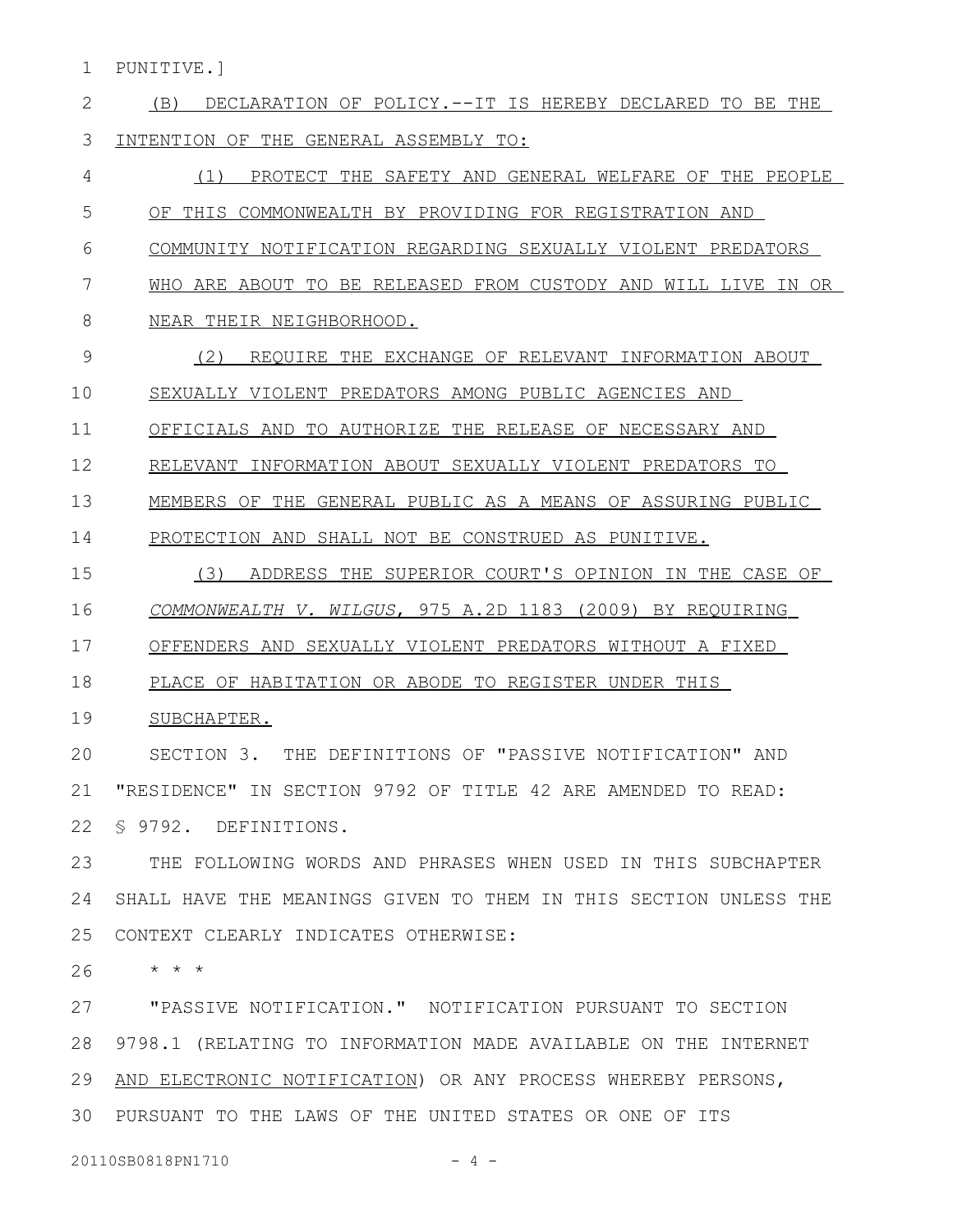TERRITORIES OR POSSESSIONS, ANOTHER STATE, THE DISTRICT OF COLUMBIA, THE COMMONWEALTH OF PUERTO RICO OR A FOREIGN NATION, ARE ABLE TO ACCESS INFORMATION PERTAINING TO AN INDIVIDUAL AS A RESULT OF THE INDIVIDUAL HAVING BEEN CONVICTED OR SENTENCED BY A COURT FOR AN OFFENSE SIMILAR TO AN OFFENSE LISTED IN SECTION 9795.1 (RELATING TO REGISTRATION). 1 2 3 4 5 6

\* \* \* 7

"RESIDENCE." [A LOCATION WHERE AN INDIVIDUAL RESIDES OR IS DOMICILED OR INTENDS TO BE DOMICILED FOR 30 CONSECUTIVE DAYS OR 9 10 MORE DURING A CALENDAR YEAR.] WITH RESPECT TO AN INDIVIDUAL REQUIRED TO REGISTER UNDER THIS SUBCHAPTER, ANY OF THE 8 11

FOLLOWING: 12

(1) A LOCATION WHERE AN INDIVIDUAL RESIDES OR IS 13

DOMICILED OR INTENDS TO BE DOMICILED FOR 30 CONSECUTIVE DAYS 14

OR MORE DURING A CALENDAR YEAR. 15

(2) IN THE CASE OF AN INDIVIDUAL WHO FAILS TO ESTABLISH 16

A RESIDENCE AS SET FORTH IN PARAGRAPH (1), A TEMPORARY 17

HABITAT OR OTHER TEMPORARY PLACE OF ABODE OR DWELLING, 18

INCLUDING A HOMELESS SHELTER OR PARK, WHERE THE INDIVIDUAL IS 19

LODGED. 20

\* \* \* 21

SECTION 4. SECTIONS 9795.1(A) AND (B), 9795.2(A)(2)(I), (B) (4) INTRODUCTORY PARAGRAPH AND (I) AND (5) INTRODUCTORY PARAGRAPH AND (C)(1) AND (3), 9795.3(2), (2.1) AND (3) AND 9795.5(A)(1) OF TITLE 42 ARE AMENDED TO READ: § 9795.1. REGISTRATION. 22 23 24 25 26

(A) TEN-YEAR REGISTRATION.--THE FOLLOWING INDIVIDUALS SHALL BE REQUIRED TO REGISTER WITH THE PENNSYLVANIA STATE POLICE FOR A 29 PERIOD OF TEN YEARS: 27 28

(1) INDIVIDUALS CONVICTED OF ANY OF THE FOLLOWING 30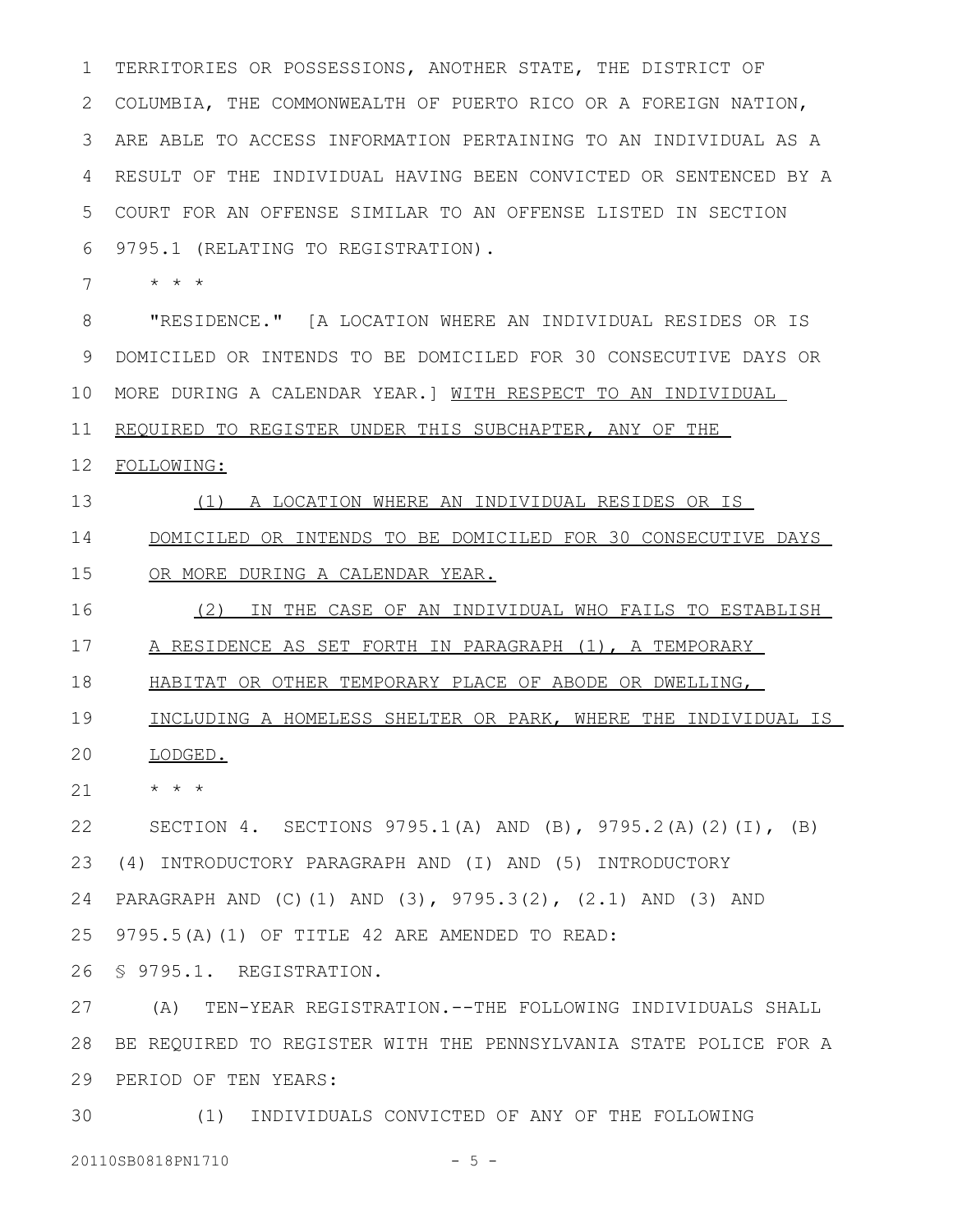OFFENSES: 1

18 PA.C.S. § 2901 (RELATING TO KIDNAPPING) WHERE THE VICTIM IS A MINOR. 2 3

18 PA.C.S. § 2910 (RELATING TO LURING A CHILD INTO A MOTOR VEHICLE OR STRUCTURE). 4 5

18 PA.C.S. § 3124.2 (RELATING TO INSTITUTIONAL SEXUAL ASSAULT). 6 7

18 PA.C.S. § 3126 (RELATING TO INDECENT ASSAULT) WHERE THE OFFENSE IS GRADED AS A MISDEMEANOR OF THE FIRST DEGREE OR HIGHER. 8 9 10

18 PA.C.S. § 4302 (RELATING TO INCEST) WHERE THE VICTIM IS 12 YEARS OF AGE OR OLDER BUT UNDER 18 YEARS OF AGE. 11 12 13

18 PA.C.S. § 5902(B) (RELATING TO PROSTITUTION AND RELATED OFFENSES) WHERE THE ACTOR PROMOTES THE PROSTITUTION OF A MINOR. 14 15 16

18 PA.C.S. § 5903(A)(3), (4), (5) OR (6) (RELATING TO OBSCENE AND OTHER SEXUAL MATERIALS AND PERFORMANCES) WHERE THE VICTIM IS A MINOR. 17 18 19

18 PA.C.S. § 6312 (RELATING TO SEXUAL ABUSE OF CHILDREN). 20 21

18 PA.C.S. § 6318 (RELATING TO UNLAWFUL CONTACT WITH MINOR). 22 23

18 PA.C.S. § 6320 (RELATING TO SEXUAL EXPLOITATION OF CHILDREN). 24 25

(2) INDIVIDUALS CONVICTED OF AN ATTEMPT, CONSPIRACY OR SOLICITATION TO COMMIT ANY OF THE OFFENSES UNDER PARAGRAPH (1) OR SUBSECTION (B)(2). 26 27 28

(3) INDIVIDUALS [CURRENTLY RESIDING] WHO CURRENTLY HAVE A RESIDENCE IN THIS COMMONWEALTH WHO HAVE BEEN CONVICTED OF 29 30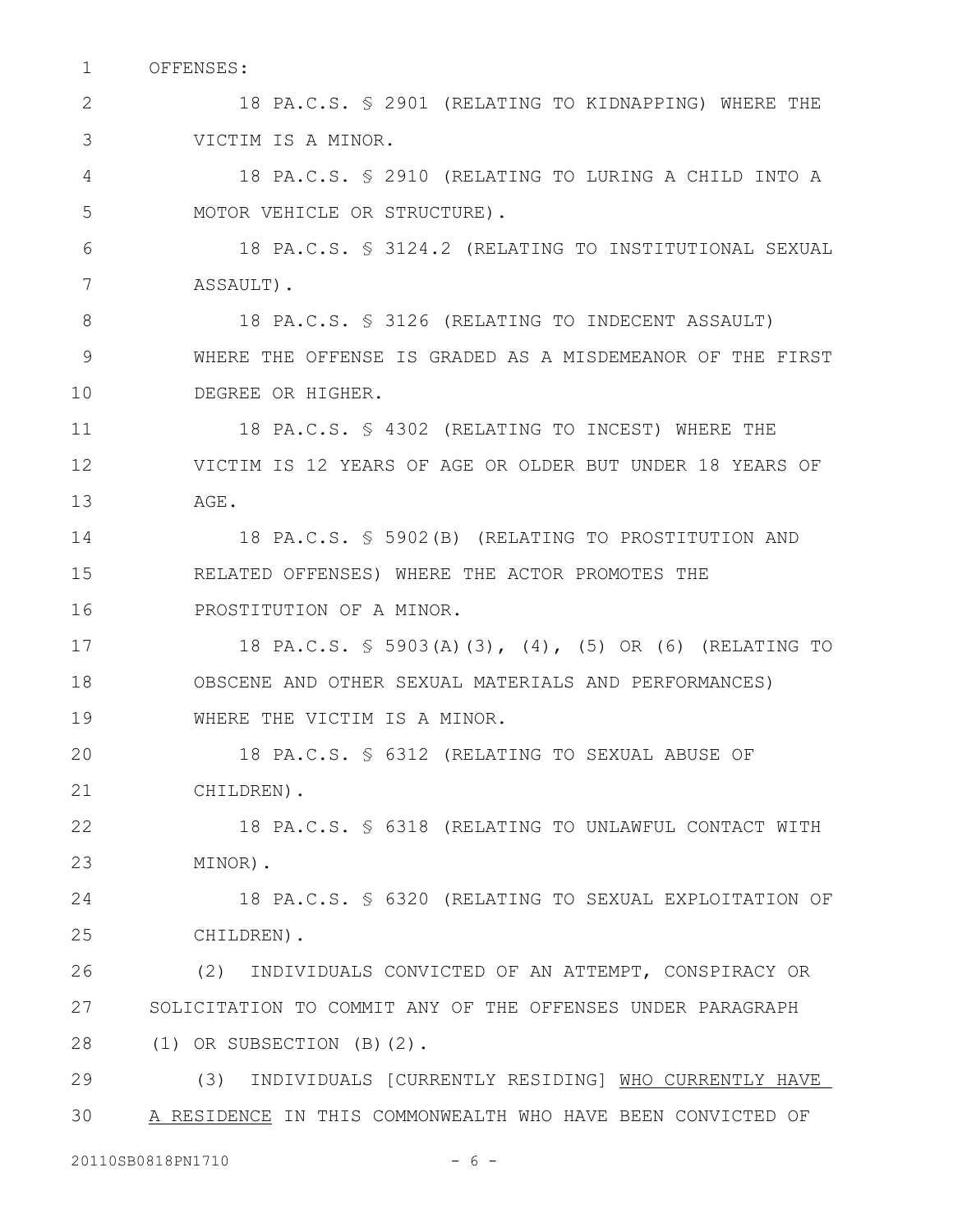OFFENSES SIMILAR TO THE CRIMES CITED IN PARAGRAPHS (1) AND (2) UNDER THE LAWS OF THE UNITED STATES OR ONE OF ITS TERRITORIES OR POSSESSIONS, ANOTHER STATE, THE DISTRICT OF COLUMBIA, THE COMMONWEALTH OF PUERTO RICO OR A FOREIGN NATION OR UNDER A FORMER LAW OF THIS COMMONWEALTH. (B) LIFETIME REGISTRATION.--THE FOLLOWING INDIVIDUALS SHALL BE SUBJECT TO LIFETIME REGISTRATION: (1) AN INDIVIDUAL WITH TWO OR MORE CONVICTIONS OF ANY OF THE OFFENSES SET FORTH IN SUBSECTION (A). [(2) INDIVIDUALS CONVICTED OF ANY OF THE FOLLOWING OFFENSES: 18 PA.C.S. § 3121 (RELATING TO RAPE). 18 PA.C.S. § 3123 (RELATING TO INVOLUNTARY DEVIATE SEXUAL INTERCOURSE). 18 PA.C.S. § 3124.1 (RELATING TO SEXUAL ASSAULT). 18 PA.C.S. § 3125 (RELATING TO AGGRAVATED INDECENT ASSAULT). 18 PA.C.S. § 4302 (RELATING TO INCEST) WHEN THE VICTIM IS UNDER 12 YEARS OF AGE. (3) SEXUALLY VIOLENT PREDATORS. (4) INDIVIDUALS CURRENTLY RESIDING IN THIS COMMONWEALTH WHO HAVE BEEN CONVICTED OF OFFENSES SIMILAR TO THE CRIMES CITED IN PARAGRAPH (2) UNDER THE LAWS OF THE UNITED STATES OR ONE OF ITS TERRITORIES OR POSSESSIONS, ANOTHER STATE, THE DISTRICT OF COLUMBIA, THE COMMONWEALTH OF PUERTO RICO OR A FOREIGN NATION OR UNDER A FORMER LAW OF THIS COMMONWEALTH.] (2) INDIVIDUALS CONVICTED: (I) IN THIS COMMONWEALTH OF THE FOLLOWING OFFENSES: 18 PA.C.S. § 3121 (RELATING TO RAPE). 18 PA.C.S. § 3123 (RELATING TO INVOLUNTARY DEVIATE 1 2 3 4 5 6 7 8 9 10 11 12 13 14 15 16 17 18 19 20 21 22 23 24 25 26 27 28 29 30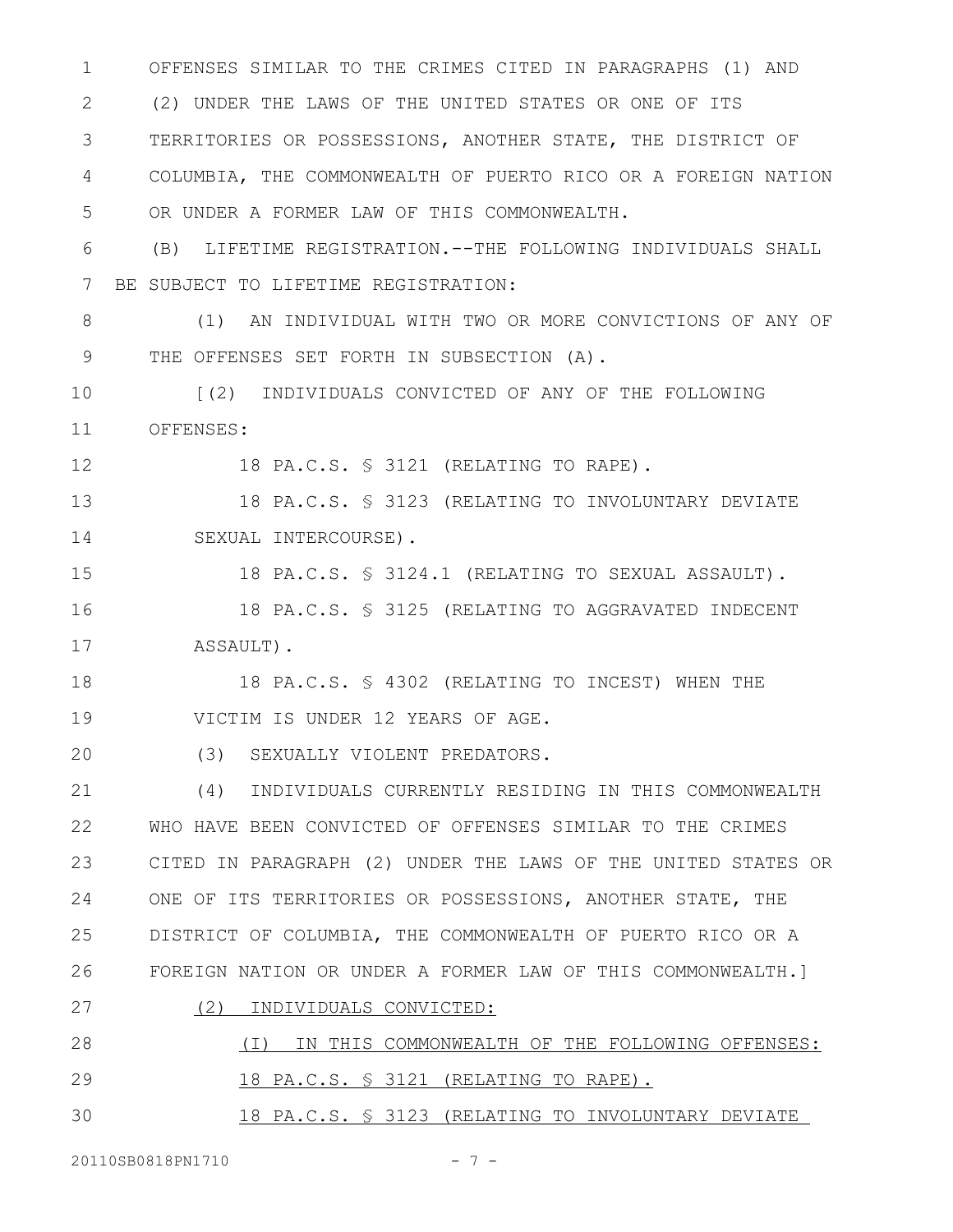| $\mathbf{1}$ | SEXUAL INTERCOURSE).                                       |
|--------------|------------------------------------------------------------|
| 2            | 18 PA.C.S. § 3124.1 (RELATING TO SEXUAL ASSAULT).          |
| 3            | 18 PA.C.S. § 3125 (RELATING TO AGGRAVATED INDECENT         |
| 4            | ASSAULT).                                                  |
| 5            | 18 PA.C.S. § 4302 (RELATING TO INCEST) WHEN THE            |
| 6            | VICTIM IS UNDER 12 YEARS OF AGE.                           |
| 7            | OF OFFENSES SIMILAR TO THE CRIMES CITED IN<br>(TI)         |
| 8            | PARAGRAPH (2)(I) UNDER THE LAWS OF THE UNITED STATES OR    |
| 9            | ONE OF ITS TERRITORIES OR POSSESSIONS, ANOTHER STATE, THE  |
| 10           | DISTRICT OF COLUMBIA, THE COMMONWEALTH OF PUERTO RICO OR   |
| 11           | A FOREIGN NATION OR UNDER A FORMER LAW OF THIS             |
| 12           | COMMONWEALTH WHO CURRENTLY RESIDE IN THIS COMMONWEALTH.    |
| 13           | (3)<br>SEXUALLY VIOLENT PREDATORS.                         |
| 14           | $\star$ $\star$ $\star$                                    |
| 15           | \$9795.2. REGISTRATION PROCEDURES AND APPLICABILITY.       |
| 16           | (A)<br>REGISTRATION.--                                     |
| 17           | $\star$ $\star$ $\star$                                    |
| 18           | (2)<br>OFFENDERS AND SEXUALLY VIOLENT PREDATORS SHALL      |
| 19           | INFORM THE PENNSYLVANIA STATE POLICE WITHIN 48 HOURS OF:   |
| 20           | $(\top)$<br>ANY CHANGE OF RESIDENCE OR ESTABLISHMENT OF AN |
| 21           | ADDITIONAL RESIDENCE OR RESIDENCES. IN THE CASE OF AN      |
| 22           | INDIVIDUAL WHO HAS A RESIDENCE AS DEFINED IN PARAGRAPH     |
| 23           | (2) OF THE DEFINITION OF "RESIDENCE" SET FORTH IN SECTION  |
| 24           | 9792 (RELATING TO DEFINITIONS), THE INDIVIDUAL SHALL       |
| 25           | INFORM THE PENNSYLVANIA STATE POLICE OF THE FOLLOWING:     |
| 26           | THE LOCATION OF A TEMPORARY HABITAT OR OTHER<br>(A)        |
| 27           | TEMPORARY PLACE OF ABODE OR DWELLING, INCLUDING A          |
| 28           | HOMELESS SHELTER OR PARK, WHERE THE INDIVIDUAL IS          |
| 29           | LODGED;                                                    |
| 30           | (B) A LIST OF PLACES THE INDIVIDUAL EATS,                  |

20110SB0818PN1710 - 8 -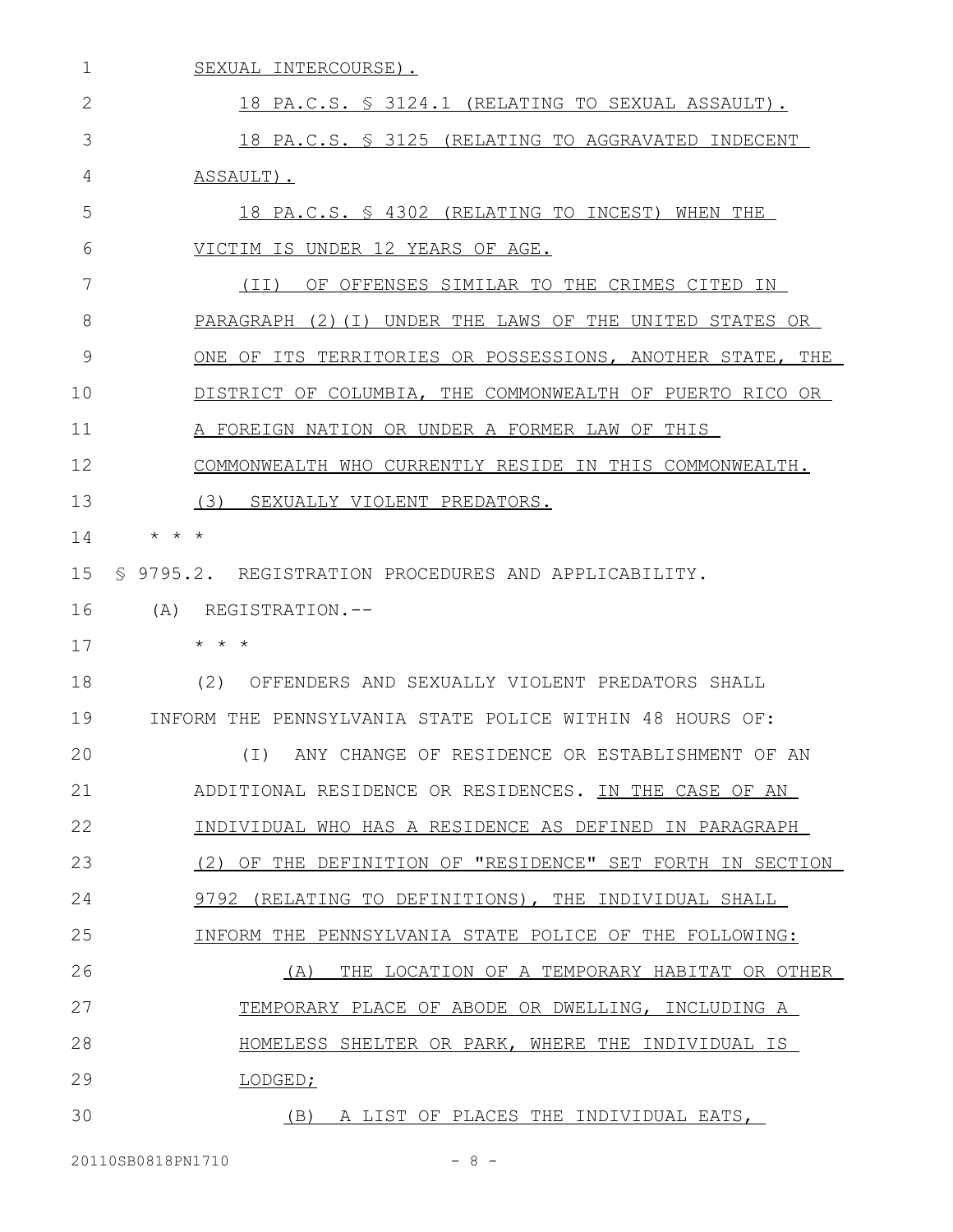| $\mathbf 1$    | FREQUENTS AND ENGAGES IN LEISURE ACTIVITIES AND ANY       |
|----------------|-----------------------------------------------------------|
| $\overline{2}$ | PLANNED DESTINATIONS, INCLUDING THOSE OUTSIDE THIS        |
| 3              | COMMONWEALTH; AND                                         |
| 4              | (C) THE PLACE THE INDIVIDUAL RECEIVES MAIL,               |
| 5              | INCLUDING A POST OFFICE BOX.                              |
| 6              | THE DUTY TO PROVIDE THE INFORMATION SET FORTH IN THIS     |
| 7              | SUBPARAGRAPH SHALL APPLY UNTIL THE INDIVIDUAL ESTABLISHES |
| 8              | A RESIDENCE AS DEFINED IN PARAGRAPH (1) OF THE DEFINITION |
| 9              | OF "RESIDENCE" SET FORTH IN SECTION 9792. IF THE          |
| 10             | INDIVIDUAL WHO HAS A RESIDENCE AS DEFINED IN PARAGRAPH    |
| 11             | (2) OF THE DEFINITION OF "RESIDENCE" SET FORTH IN SECTION |
| 12             | 9792 CHANGES OR ADDS TO THE PLACES LISTED IN THIS         |
| 13             | SUBPARAGRAPH DURING A 30-DAY PERIOD, THE INDIVIDUAL SHALL |
| 14             | LIST THESE WHEN RE-REGISTERING DURING THE NEXT 30-DAY     |
| 15             | PERIOD.                                                   |
| 16             | $\star$ $\star$ $\star$                                   |
| 17             | (B) INDIVIDUALS CONVICTED OR SENTENCED BY A COURT OR      |
| 18             | ADJUDICATED DELINQUENT IN JURISDICTIONS OUTSIDE THIS      |
| 19             | COMMONWEALTH OR SENTENCED BY COURT MARTIAL.--             |
| 20             | (4)<br>AN INDIVIDUAL WHO [RESIDES] HAS A RESIDENCE, IS    |
| 21             | EMPLOYED OR IS A STUDENT IN THIS COMMONWEALTH AND WHO HAS |
|                |                                                           |

BEEN CONVICTED OF OR SENTENCED BY A COURT OR COURT MARTIALED FOR A SEXUALLY VIOLENT OFFENSE OR A SIMILAR OFFENSE UNDER THE LAWS OF THE UNITED STATES OR ONE OF ITS TERRITORIES OR POSSESSIONS, ANOTHER STATE, THE DISTRICT OF COLUMBIA, THE COMMONWEALTH OF PUERTO RICO OR A FOREIGN NATION, OR WHO WAS REQUIRED TO REGISTER UNDER A SEXUAL OFFENDER STATUTE IN THE JURISDICTION WHERE CONVICTED, SENTENCED OR COURT MARTIALED, 22 23 24 25 26 27 28

SHALL REGISTER AT AN APPROVED REGISTRATION SITE WITHIN 48 HOURS OF THE INDIVIDUAL'S ARRIVAL IN THIS COMMONWEALTH. THE 29 30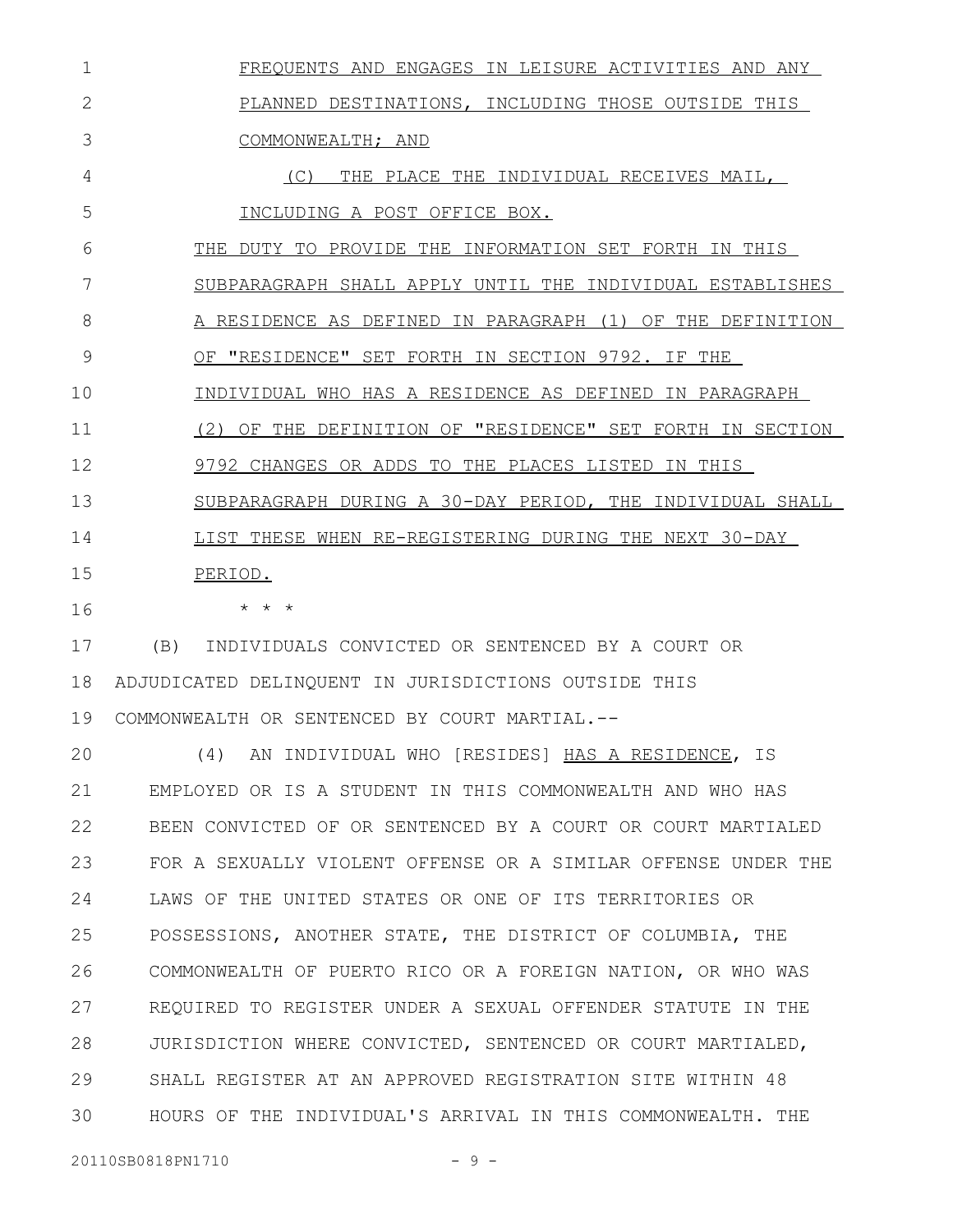PROVISIONS OF THIS SUBCHAPTER SHALL APPLY TO THE INDIVIDUAL AS FOLLOWS: 1 2

(I) IF THE INDIVIDUAL HAS BEEN CLASSIFIED AS A SEXUALLY VIOLENT PREDATOR AS DEFINED IN SECTION 9792 (RELATING TO DEFINITIONS) OR DETERMINED UNDER THE LAWS OF THE OTHER JURISDICTION OR BY REASON OF COURT MARTIAL TO BE SUBJECT TO ACTIVE NOTIFICATION AND LIFETIME REGISTRATION ON THE BASIS OF A STATUTORILY AUTHORIZED ADMINISTRATIVE OR JUDICIAL DECISION OR ON THE BASIS OF A STATUTE OR ADMINISTRATIVE RULE REQUIRING ACTIVE NOTIFICATION AND LIFETIME REGISTRATION BASED SOLELY ON THE OFFENSE FOR WHICH THE INDIVIDUAL WAS CONVICTED, SENTENCED OR COURT MARTIALED, THE INDIVIDUAL SHALL, NOTWITHSTANDING SECTION 9792, BE CONSIDERED A SEXUALLY VIOLENT PREDATOR AND SUBJECT TO LIFETIME REGISTRATION PURSUANT TO SECTION 9795.1(B) (RELATING TO REGISTRATION). THE INDIVIDUAL SHALL ALSO BE SUBJECT TO THE PROVISIONS OF THIS SECTION AND SECTIONS 9796 (RELATING TO VERIFICATION OF RESIDENCE), 9798 (RELATING TO OTHER NOTIFICATION) AND 9798.1(C)(1) (RELATING TO INFORMATION MADE AVAILABLE ON THE INTERNET AND ELECTRONIC NOTIFICATION), EXCEPT THAT THE INDIVIDUAL SHALL NOT BE REQUIRED TO RECEIVE COUNSELING UNLESS REQUIRED TO DO SO BY THE OTHER JURISDICTION OR BY REASON OF COURT MARTIAL. 3 4 5 6 7 8 9 10 11 12 13 14 15 16 17 18 19 20 21 22 23 24

25

\* \* \*

(5) NOTWITHSTANDING THE PROVISIONS OF CHAPTER 63 (RELATING TO JUVENILE MATTERS) AND EXCEPT AS PROVIDED IN PARAGRAPH (4), AN INDIVIDUAL WHO [RESIDES] HAS A RESIDENCE, IS EMPLOYED OR IS A STUDENT IN THIS COMMONWEALTH AND WHO IS REQUIRED TO REGISTER AS A SEX OFFENDER UNDER THE LAWS OF THE 26 27 28 29 30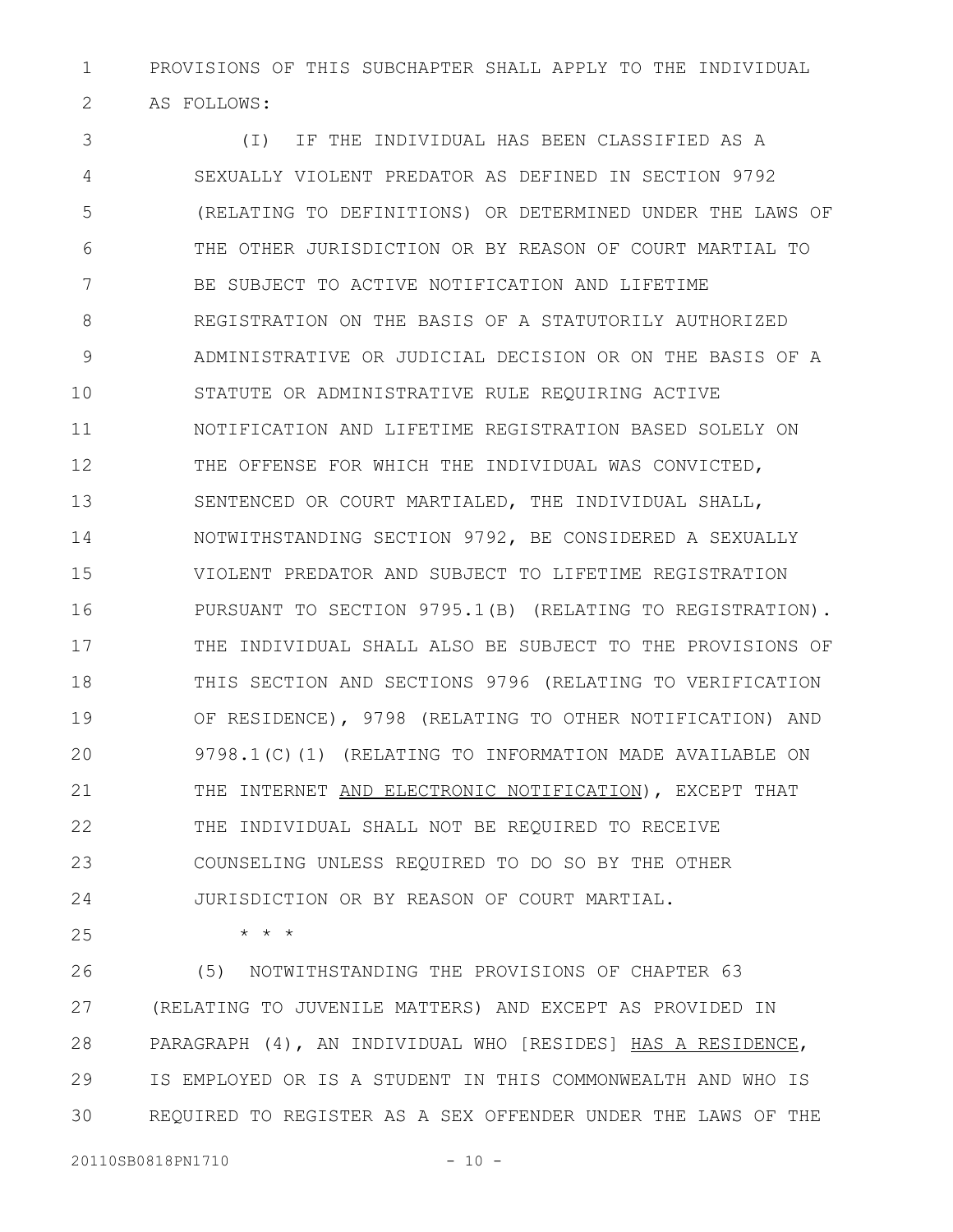UNITED STATES OR ONE OF ITS TERRITORIES OR POSSESSIONS, ANOTHER STATE, THE DISTRICT OF COLUMBIA, THE COMMONWEALTH OF PUERTO RICO OR A FOREIGN NATION AS A RESULT OF A JUVENILE ADJUDICATION SHALL REGISTER AT AN APPROVED REGISTRATION SITE WITHIN 48 HOURS OF THE INDIVIDUAL'S ARRIVAL IN THIS COMMONWEALTH. THE PROVISIONS OF THIS SUBCHAPTER SHALL APPLY TO THE INDIVIDUAL AS FOLLOWS: 1 2 3 4 5 6 7

8

\* \* \*

\* \* \*

(C) REGISTRATION INFORMATION TO LOCAL POLICE.-- 9

(1) THE PENNSYLVANIA STATE POLICE SHALL PROVIDE THE INFORMATION OBTAINED UNDER THIS SECTION AND SECTIONS 9795.3 (RELATING TO SENTENCING COURT INFORMATION) AND 9796 (RELATING TO VERIFICATION OF RESIDENCE) TO THE CHIEF LAW ENFORCEMENT OFFICERS OF THE POLICE DEPARTMENTS OF THE MUNICIPALITIES IN WHICH THE INDIVIDUAL WILL [RESIDE,] ESTABLISH A RESIDENCE OR BE EMPLOYED OR ENROLLED AS A STUDENT. IN ADDITION, THE PENNSYLVANIA STATE POLICE SHALL PROVIDE THIS OFFICER WITH THE ADDRESS AT WHICH THE INDIVIDUAL WILL [RESIDE,] ESTABLISH A RESIDENCE OR BE EMPLOYED OR ENROLLED AS A STUDENT FOLLOWING HIS RELEASE FROM INCARCERATION, PAROLE OR PROBATION. 10 11 12 13 14 15 16 17 18 19 20

21

(3) THE PENNSYLVANIA STATE POLICE SHALL PROVIDE NOTICE TO THE CHIEF LAW ENFORCEMENT OFFICERS OF THE POLICE DEPARTMENTS OF THE MUNICIPALITIES NOTIFIED PURSUANT TO PARAGRAPH (1) WHEN THEY ARE IN RECEIPT OF INFORMATION INDICATING THAT THE INDIVIDUAL WILL NO LONGER [RESIDE] HAVE A RESIDENCE, BE EMPLOYED OR BE ENROLLED AS A STUDENT IN THE MUNICIPALITY. 22 23 24 25 26 27 28

\* \* \* 29

§ 9795.3. SENTENCING COURT INFORMATION. 30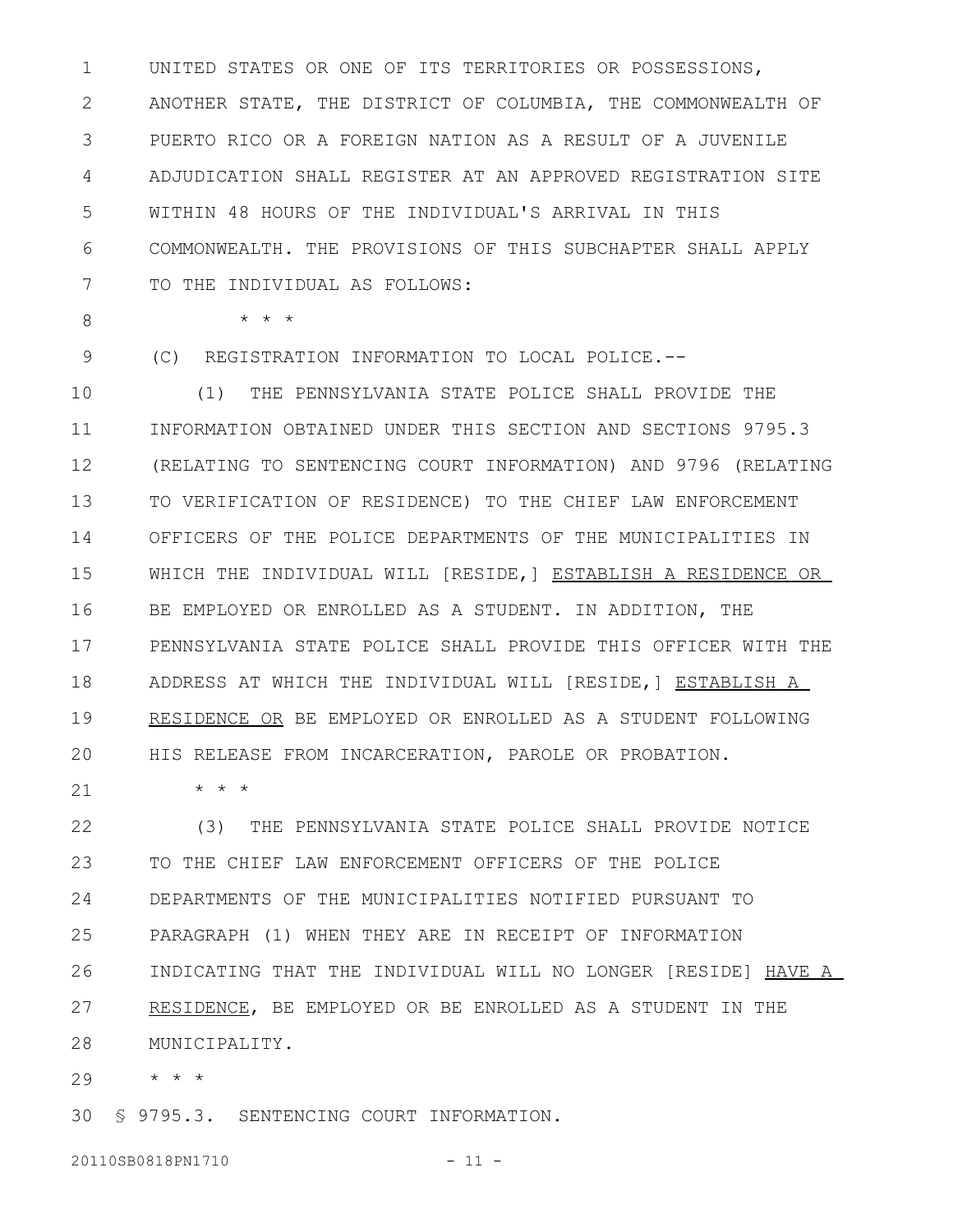THE SENTENCING COURT SHALL INFORM OFFENDERS AND SEXUALLY VIOLENT PREDATORS AT THE TIME OF SENTENCING OF THE PROVISIONS OF THIS SUBCHAPTER. THE COURT SHALL: 1 2 3

\* \* \* 4

(2) SPECIFICALLY INFORM THE OFFENDER OR SEXUALLY VIOLENT PREDATOR OF THE DUTY TO INFORM THE PENNSYLVANIA STATE POLICE WITHIN [TEN DAYS] 48 HOURS IF THE OFFENDER OR SEXUALLY VIOLENT PREDATOR CHANGES RESIDENCE OR ESTABLISHES AN ADDITIONAL RESIDENCE OR RESIDENCES, CHANGES EMPLOYER OR EMPLOYMENT LOCATION FOR A PERIOD OF TIME THAT WILL EXCEED 14 DAYS OR FOR AN AGGREGATE PERIOD OF TIME THAT WILL EXCEED 30 DAYS DURING ANY CALENDAR YEAR OR TERMINATES EMPLOYMENT OR CHANGES INSTITUTION OR LOCATION AT WHICH THE PERSON IS ENROLLED AS A STUDENT OR TERMINATES ENROLLMENT. IN ORDER TO FULFILL THE REQUIREMENTS OF THIS PARAGRAPH, THE SENTENCING COURT SHALL SPECIFICALLY INFORM THE OFFENDER OR SEXUALLY VIOLENT PREDATOR OF THE DUTY TO INFORM THE PENNSYLVANIA STATE POLICE OF: (I) THE LOCATION OF A TEMPORARY HABITAT OR OTHER TEMPORARY PLACE OF ABODE OR DWELLING, INCLUDING A HOMELESS SHELTER OR PARK, WHERE THE INDIVIDUAL IS LODGED; (II) THE PLACES THE INDIVIDUAL EATS, FREQUENTS AND ENGAGES IN LEISURE ACTIVITIES AND ANY PLANNED DESTINATIONS, INCLUDING THOSE OUTSIDE THIS COMMONWEALTH; AND (III) THE PLACE THE INDIVIDUAL RECEIVES MAIL, INCLUDING A POST OFFICE BOX, IF THE INDIVIDUAL FAILS TO ESTABLISH A RESIDENCE AS DEFINED IN PARAGRAPH (1) OF THE DEFINITION OF "RESIDENCE" SET FORTH IN SECTION 9792. 5 6 7 8 9 10 11 12 13 14 15 16 17 18 19 20 21 22 23 24 25 26 27 28 29 30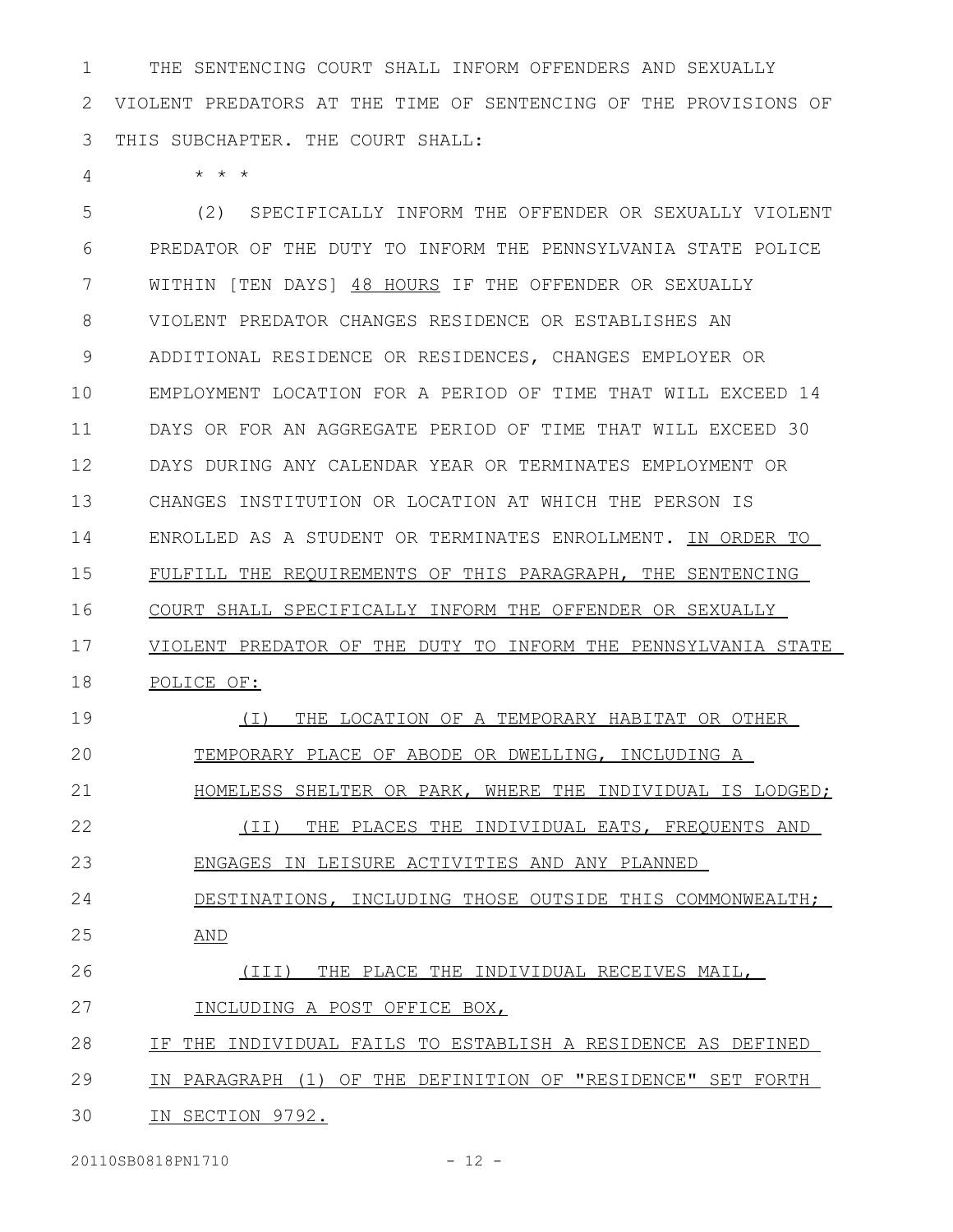(2.1) SPECIFICALLY INFORM THE OFFENDER OR SEXUALLY VIOLENT PREDATOR OF THE DUTY TO INFORM THE PENNSYLVANIA STATE POLICE WITHIN [TEN DAYS] 48 HOURS OF BECOMING EMPLOYED OR ENROLLED AS A STUDENT IF THE PERSON HAS NOT PREVIOUSLY PROVIDED THAT INFORMATION TO THE PENNSYLVANIA STATE POLICE. 1 2 3 4 5

(3) SPECIFICALLY INFORM THE OFFENDER OR SEXUALLY VIOLENT PREDATOR OF THE DUTY TO REGISTER WITH A NEW LAW ENFORCEMENT AGENCY IF THE OFFENDER OR SEXUALLY VIOLENT PREDATOR MOVES TO ANOTHER STATE NO LATER THAN [TEN DAYS] 48 HOURS AFTER ESTABLISHING RESIDENCE IN ANOTHER STATE. 6 7 8 9 10

\* \* \*

11

§ 9795.5. EXEMPTION FROM CERTAIN NOTIFICATIONS. 12

(A) LIFETIME REGISTRANTS NOT CLASSIFIED AS SEXUALLY VIOLENT 14 PREDATORS.--13

(1) AN INDIVIDUAL REQUIRED TO REGISTER UNDER SECTION 9795.1 (RELATING TO REGISTRATION) WHO IS NOT A SEXUALLY VIOLENT PREDATOR MAY PETITION THE SENTENCING COURT TO BE EXEMPT FROM THE APPLICATION OF SECTION 9798.1 (RELATING TO INFORMATION MADE AVAILABLE ON THE INTERNET AND ELECTRONIC NOTIFICATION) PROVIDED NO LESS THAN 20 YEARS HAVE PASSED SINCE THE INDIVIDUAL HAS BEEN CONVICTED IN THIS OR ANY OTHER JURISDICTION OF ANY OFFENSE PUNISHABLE BY IMPRISONMENT FOR MORE THAN ONE YEAR, OR THE INDIVIDUAL'S RELEASE FROM CUSTODY FOLLOWING THE INDIVIDUAL'S MOST RECENT CONVICTION FOR ANY SUCH OFFENSE, WHICHEVER IS LATER. 15 16 17 18 19 20 21 22 23 24 25

\* \* \* 26

SECTION 5. SECTION 9796(D) AND (F) OF TITLE 42 ARE AMENDED AND THE SECTION IS AMENDED BY ADDING SUBSECTIONS TO READ: 28 § 9796. VERIFICATION OF RESIDENCE. 29 27

\* \* \* 30

20110SB0818PN1710 - 13 -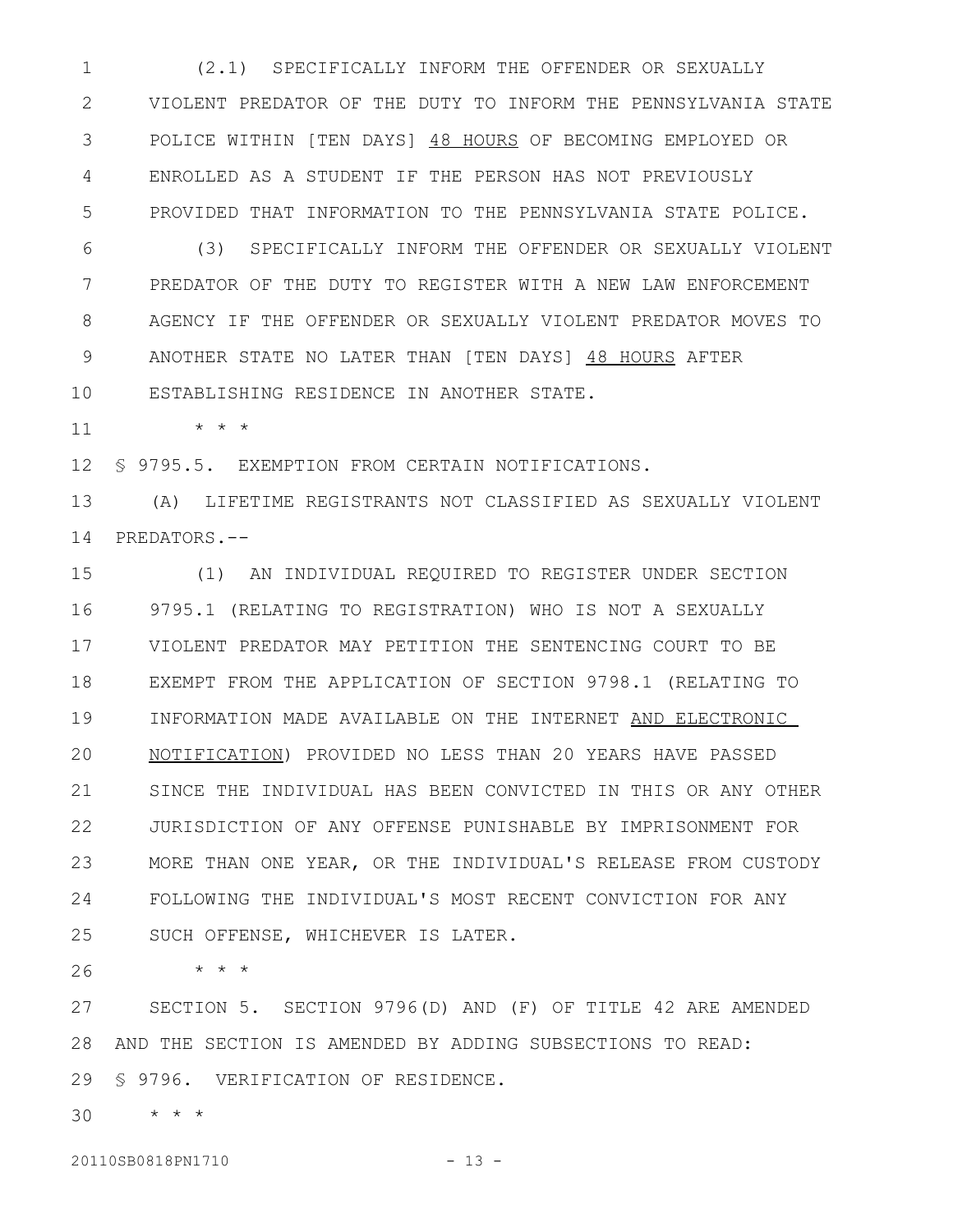| 1  | (B.2)<br>MONTHLY VERIFICATION BY INDIVIDUALS WITH TEMPORARY      |
|----|------------------------------------------------------------------|
| 2  | HABITATS LOCATED WITHIN THIS COMMONWEALTH.--THE PENNSYLVANIA     |
| 3  | STATE POLICE SHALL VERIFY THE RESIDENCE OF INDIVIDUALS REQUIRED  |
| 4  | TO REGISTER UNDER THIS SUBCHAPTER WHO HAVE A RESIDENCE AS        |
| 5  | DEFINED IN PARAGRAPH (2) OF THE DEFINITION OF "RESIDENCE" SET    |
| 6  | FORTH IN SECTION 9792 (RELATING TO DEFINITIONS) EVERY 30 DAYS    |
| 7  | THROUGH THE USE OF A NONFORWARDABLE VERIFICATION FORM TO THE     |
| 8  | LAST REPORTED LOCATION WHERE THE INDIVIDUAL RECEIVES MAIL. THE   |
| 9  | INDIVIDUAL SHALL APPEAR EVERY 30 DAYS AT AN APPROVED             |
| 10 | REGISTRATION SITE TO COMPLETE A VERIFICATION FORM AND TO BE      |
| 11 | PHOTOGRAPHED. THE INDIVIDUAL SHALL APPEAR WITHIN 48 HOURS OF THE |
| 12 | DATE DESIGNATED BY THE PENNSYLVANIA STATE POLICE.                |
| 13 | (B.3) FACILITATION OF MONTHLY VERIFICATION.--THE                 |
| 14 | PENNSYLVANIA STATE POLICE SHALL FACILITATE AND ADMINISTER THE    |
| 15 | VERIFICATION PROCESS REQUIRED BY SUBSECTION (B.2) BY:            |
| 16 | SENDING A NOTICE BY FIRST CLASS UNITED STATES MAIL<br>(1)        |
| 17 | TO AN INDIVIDUAL REQUIRED TO REGISTER UNDER THIS SUBCHAPTER      |
| 18 | WHO HAS A RESIDENCE AS DEFINED IN PARAGRAPH (2) OF THE           |
| 19 | DEFINITION OF "RESIDENCE" SET FORTH IN SECTION 9792 AT THE       |
| 20 | LAST REPORTED LOCATION WHERE THE INDIVIDUAL RECEIVES MAIL.       |
| 21 | THIS NOTICE SHALL BE SENT NOT MORE THAN TEN DAYS NOR LESS        |
| 22 | THAN FIVE DAYS PRIOR TO EACH OF THE MONTHLY VERIFICATION         |
| 23 | PERIODS AND SHALL REMIND THE INDIVIDUAL OF THE MONTHLY           |
| 24 | VERIFICATION REQUIREMENT AND PROVIDE A LIST OF APPROVED          |
| 25 | REGISTRATION SITES; AND                                          |
| 26 | (2)<br>PROVIDING VERIFICATION AND COMPLIANCE FORMS AS            |
| 27 | NECESSARY TO EACH APPROVED REGISTRATION SITE.                    |
| 28 | * * *                                                            |
| 29 | FAILURE TO PROVIDE VERIFICATION.--WHERE AN OFFENDER OR<br>(D)    |
|    |                                                                  |

SEXUALLY VIOLENT PREDATOR FAILS TO PROVIDE VERIFICATION OF 30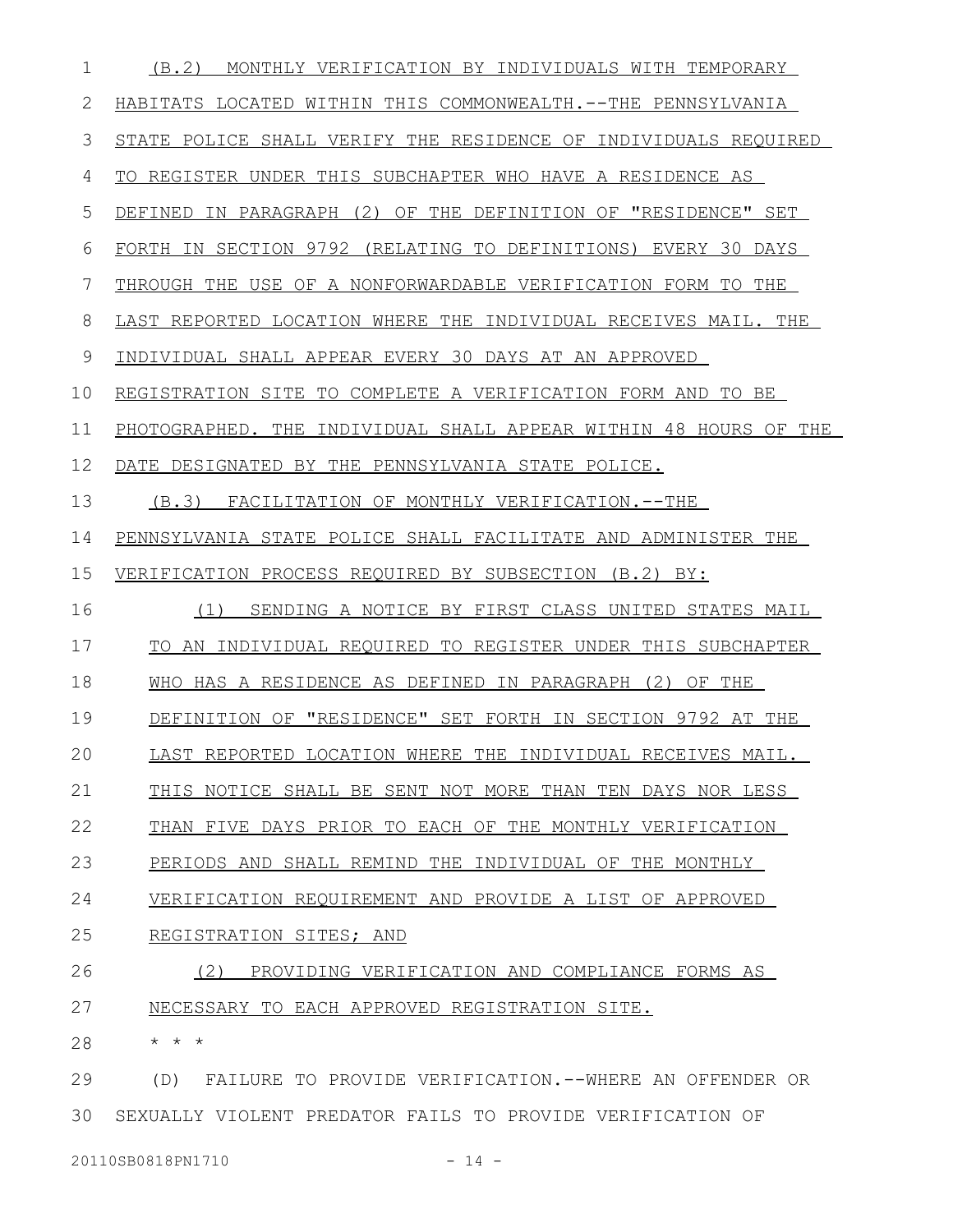RESIDENCE DEFINED IN PARAGRAPH (1) OF THE DEFINITION OF "RESIDENCE" SET FORTH IN SECTION 9792 WITHIN THE TEN-DAY PERIOD OR THE 48-HOUR PERIOD IN THE CASE OF AN OFFENDER OR SEXUALLY VIOLENT PREDATOR WHO HAS A RESIDENCE AS DEFINED IN PARAGRAPH (2) OF THE DEFINITION OF "RESIDENCE" SET FORTH IN SECTION 9792, AS SET FORTH IN THIS SECTION, THE PENNSYLVANIA STATE POLICE SHALL IMMEDIATELY NOTIFY THE MUNICIPAL POLICE DEPARTMENT OF THE OFFENDER'S OR THE SEXUALLY VIOLENT PREDATOR'S LAST VERIFIED RESIDENCE. THE LOCAL MUNICIPAL POLICE SHALL LOCATE THE OFFENDER OR SEXUALLY VIOLENT PREDATOR AND ARREST HIM FOR VIOLATING THIS SECTION. THE PENNSYLVANIA STATE POLICE SHALL ASSUME 12 RESPONSIBILITY FOR LOCATING THE OFFENDER OR SEXUALLY VIOLENT PREDATOR AND ARRESTING HIM IN JURISDICTIONS WHERE NO MUNICIPAL 13 POLICE JURISDICTION EXISTS. THE PENNSYLVANIA STATE POLICE SHALL 14 ASSIST ANY MUNICIPAL POLICE DEPARTMENT REQUESTING ASSISTANCE WITH LOCATING AND ARRESTING AN OFFENDER OR SEXUALLY VIOLENT PREDATOR WHO FAILS TO VERIFY HIS RESIDENCE. 1 2 3 4 5 6 7 8 9 10 11 15 16 17

\* \* \* 18

(F) EFFECT OF NOTICE.--NEITHER FAILURE ON THE PART OF THE PENNSYLVANIA STATE POLICE TO SEND NOR FAILURE OF A SEXUALLY VIOLENT PREDATOR OR OFFENDER TO RECEIVE ANY NOTICE OR INFORMATION UNDER SUBSECTION (A.1) [OR (B.1)], (B.1) OR (B.3) SHALL RELIEVE THAT PREDATOR OR OFFENDER FROM THE REQUIREMENTS OF THIS SUBCHAPTER. 19 20 21 22 23 24

SECTION 6. SECTIONS 9797, 9798(A)(1)(II) AND (B), 9798.1 AND 9799.1(2) AND (4) OF TITLE 42 ARE AMENDED TO READ: § 9797. VICTIM NOTIFICATION. 25 26 27

(A) DUTY TO INFORM VICTIM.-- 28

(1) WHERE THE INDIVIDUAL IS DETERMINED TO BE A SEXUALLY VIOLENT PREDATOR BY A COURT UNDER SECTION 9795.4 (RELATING TO 29 30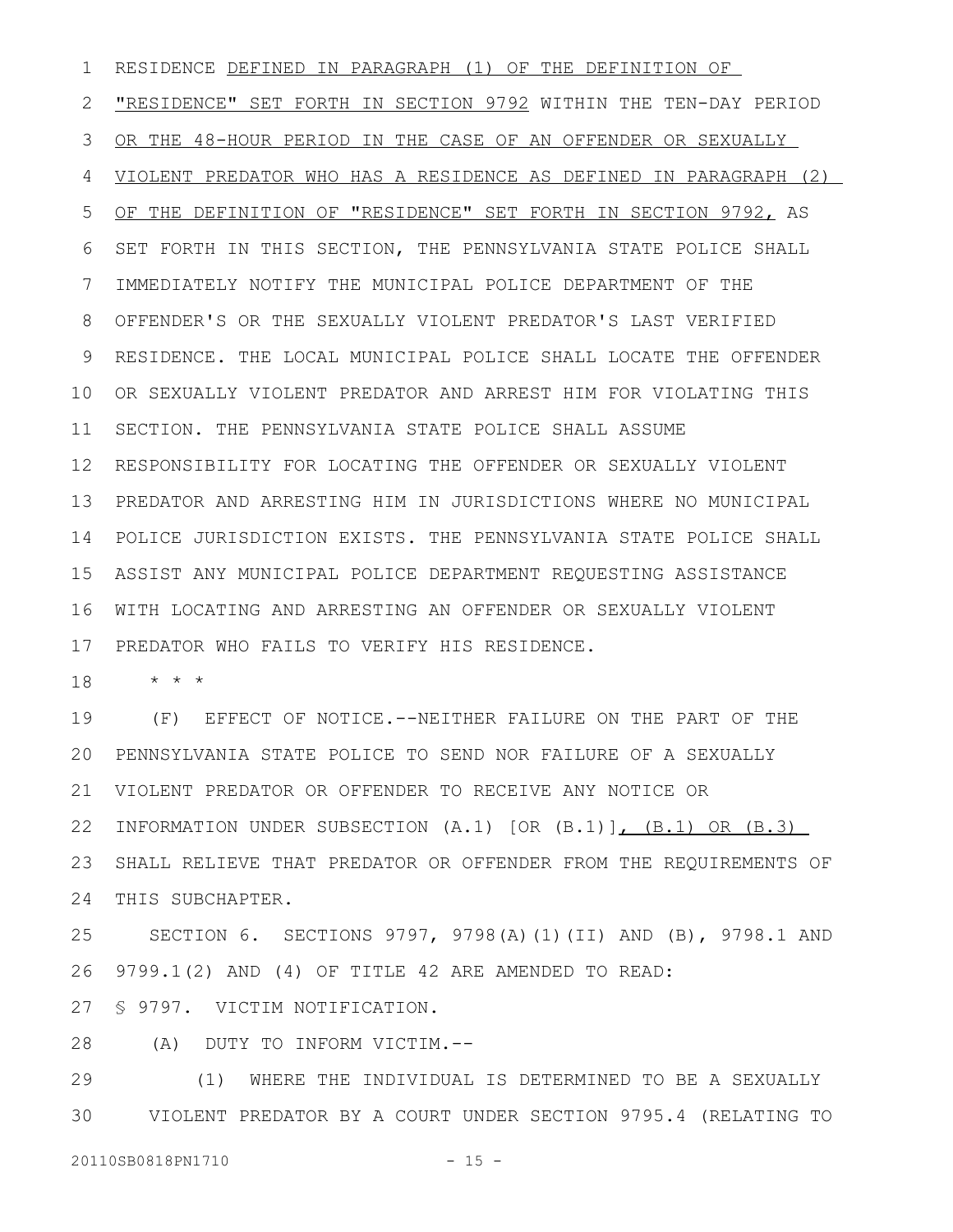ASSESSMENTS), THE LOCAL MUNICIPAL POLICE DEPARTMENT OR THE PENNSYLVANIA STATE POLICE WHERE NO MUNICIPAL POLICE JURISDICTION EXISTS SHALL GIVE WRITTEN NOTICE TO THE SEXUALLY VIOLENT PREDATOR'S VICTIM WHEN THE SEXUALLY VIOLENT PREDATOR REGISTERS INITIALLY AND WHEN HE NOTIFIES THE PENNSYLVANIA STATE POLICE OF ANY CHANGE OF RESIDENCE. [THIS] IN THE CASE OF A SEXUALLY VIOLENT PREDATOR WHO HAS A RESIDENCE AS DEFINED IN PARAGRAPH (1) OF THE DEFINITION OF "RESIDENCE" SET FORTH IN SECTION 9792 (RELATING TO DEFINITIONS), NOTICE SHALL BE GIVEN WITHIN 72 HOURS AFTER THE SEXUALLY VIOLENT PREDATOR REGISTERS OR NOTIFIES THE PENNSYLVANIA STATE POLICE OF A CHANGE OF ADDRESS. THE NOTICE SHALL CONTAIN THE SEXUALLY VIOLENT PREDATOR'S NAME AND THE ADDRESS OR ADDRESSES WHERE [HE RESIDES.] THE INDIVIDUAL HAS A RESIDENCE. IN THE CASE OF A SEXUALLY VIOLENT PREDATOR WHO HAS A RESIDENCE AS DEFINED IN PARAGRAPH (2) OF THE DEFINITION OF "RESIDENCE" SET FORTH IN SECTION 9792, THE NOTICE SHALL CONTAIN THE SEXUALLY VIOLENT PREDATOR'S NAME AND THE INFORMATION SET FORTH IN SECTION 9795.2(A)(2)(I)(A) AND (B) (RELATING TO REGISTRATION PROCEDURES AND APPLICABILITY). THE NOTICE SHALL BE GIVEN TO THE VICTIM WITHIN 72 HOURS AFTER THE SEXUALLY VIOLENT PREDATOR REGISTERS OR NOTIFIES THE PENNSYLVANIA STATE POLICE OF A CHANGE OF RESIDENCE. (2) A VICTIM MAY TERMINATE THE DUTY TO INFORM SET FORTH 1 2 3 4 5 6 7 8 9 10 11 12 13 14 15 16 17 18 19 20 21 22 23 24

IN PARAGRAPH (1) BY PROVIDING THE LOCAL MUNICIPAL POLICE DEPARTMENT OR THE PENNSYLVANIA STATE POLICE WHERE NO LOCAL MUNICIPAL POLICE DEPARTMENT EXISTS WITH A WRITTEN STATEMENT RELEASING THAT AGENCY FROM THE DUTY TO COMPLY WITH THIS SECTION AS IT PERTAINS TO THAT VICTIM. 25 26 27 28 29

(B) WHERE AN INDIVIDUAL IS NOT DETERMINED TO BE A SEXUALLY 30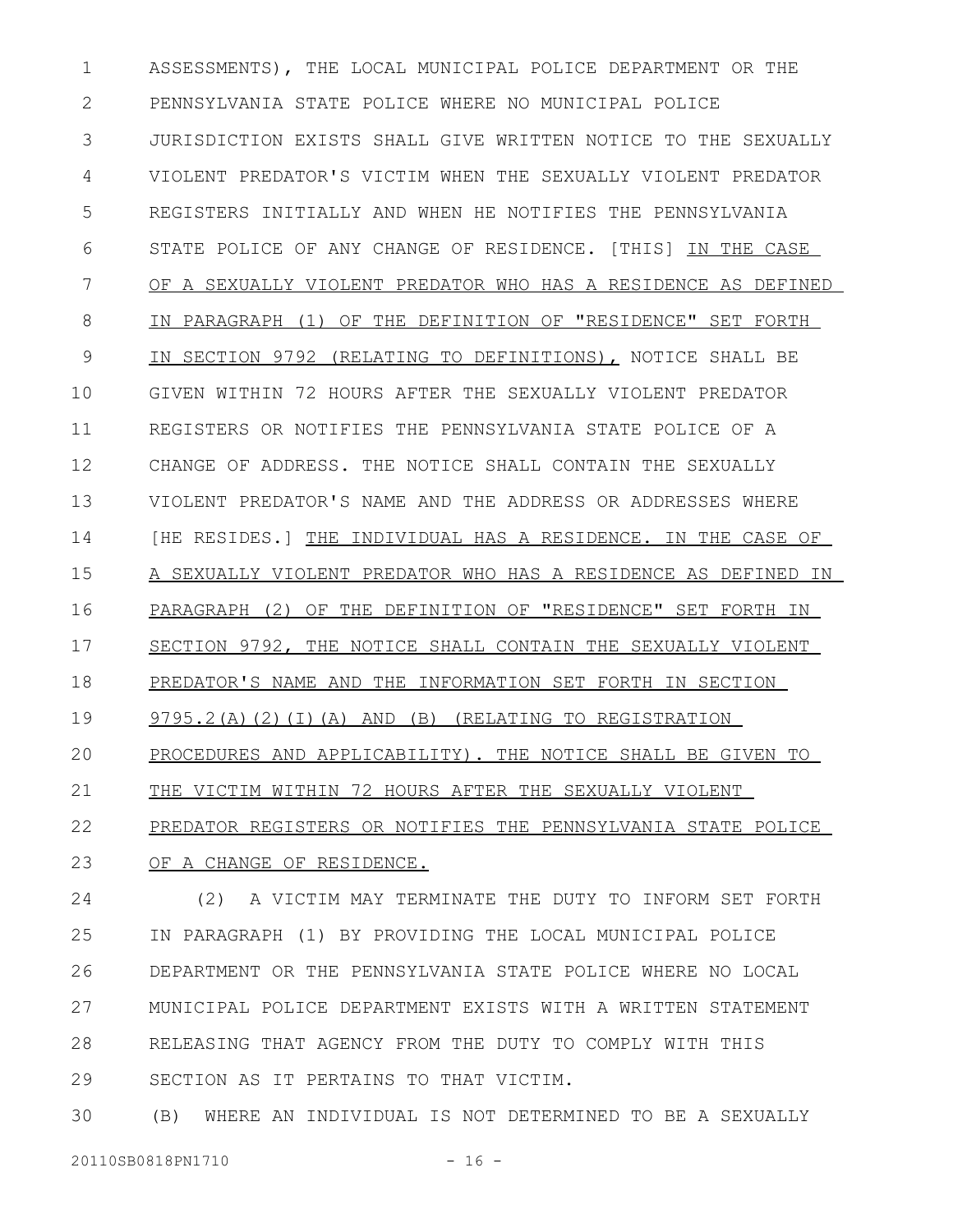VIOLENT PREDATOR.--WHERE AN INDIVIDUAL IS NOT DETERMINED TO BE A SEXUALLY VIOLENT PREDATOR BY A COURT UNDER SECTION 9795.4, THE VICTIM SHALL BE NOTIFIED IN ACCORDANCE WITH SECTION 201 OF THE 3 ACT OF NOVEMBER 24, 1998 (P.L.882, NO.111), KNOWN AS THE CRIME VICTIMS ACT. THIS SUBSECTION INCLUDES THE CIRCUMSTANCE OF AN OFFENDER HAVING A RESIDENCE AS DEFINED IN PARAGRAPH (2) OF THE DEFINITION OF "RESIDENCE" SET FORTH IN SECTION 9792. 1 2 4 5 6 7

§ 9798. OTHER NOTIFICATION. 8

(A) NOTICE BY MUNICIPALITY'S CHIEF LAW ENFORCEMENT OFFICER.--NOTWITHSTANDING ANY OF THE PROVISIONS OF 18 PA.C.S. 10 11 CH. 91 (RELATING TO CRIMINAL HISTORY RECORD INFORMATION), THE CHIEF LAW ENFORCEMENT OFFICER OF THE FULL-TIME OR PART-TIME 12 POLICE DEPARTMENT OF THE MUNICIPALITY WHERE A SEXUALLY VIOLENT 13 14 PREDATOR LIVES SHALL BE RESPONSIBLE FOR PROVIDING WRITTEN NOTICE 15 AS REQUIRED UNDER THIS SECTION. 9

16

(1) THE NOTICE SHALL CONTAIN:

\* \* \* 17

(II) THE ADDRESS OR ADDRESSES AT WHICH [HE RESIDES] THE SEXUALLY VIOLENT PREDATOR HAS A RESIDENCE. IF, HOWEVER, THE SEXUALLY VIOLENT PREDATOR HAS A RESIDENCE AS DEFINED IN PARAGRAPH (2) OF THE DEFINITION OF "RESIDENCE" 18 19 20 21

SET FORTH IN SECTION 9792 (RELATING TO DEFINITIONS), THE 22

NOTICE SHALL BE LIMITED TO THAT SET FORTH IN SECTION 23

9795.2(A)(2)(I)(C) (RELATING TO REGISTRATION PROCEDURES AND APPLICABILITY). 24 25

26

\* \* \*

(B) TO WHOM WRITTEN NOTICE IS PROVIDED.--THE CHIEF LAW ENFORCEMENT OFFICER SHALL PROVIDE WRITTEN NOTICE, UNDER 28 SUBSECTION (A), TO THE FOLLOWING PERSONS: 27 29

(1) NEIGHBORS OF THE SEXUALLY VIOLENT PREDATOR. AS USED 30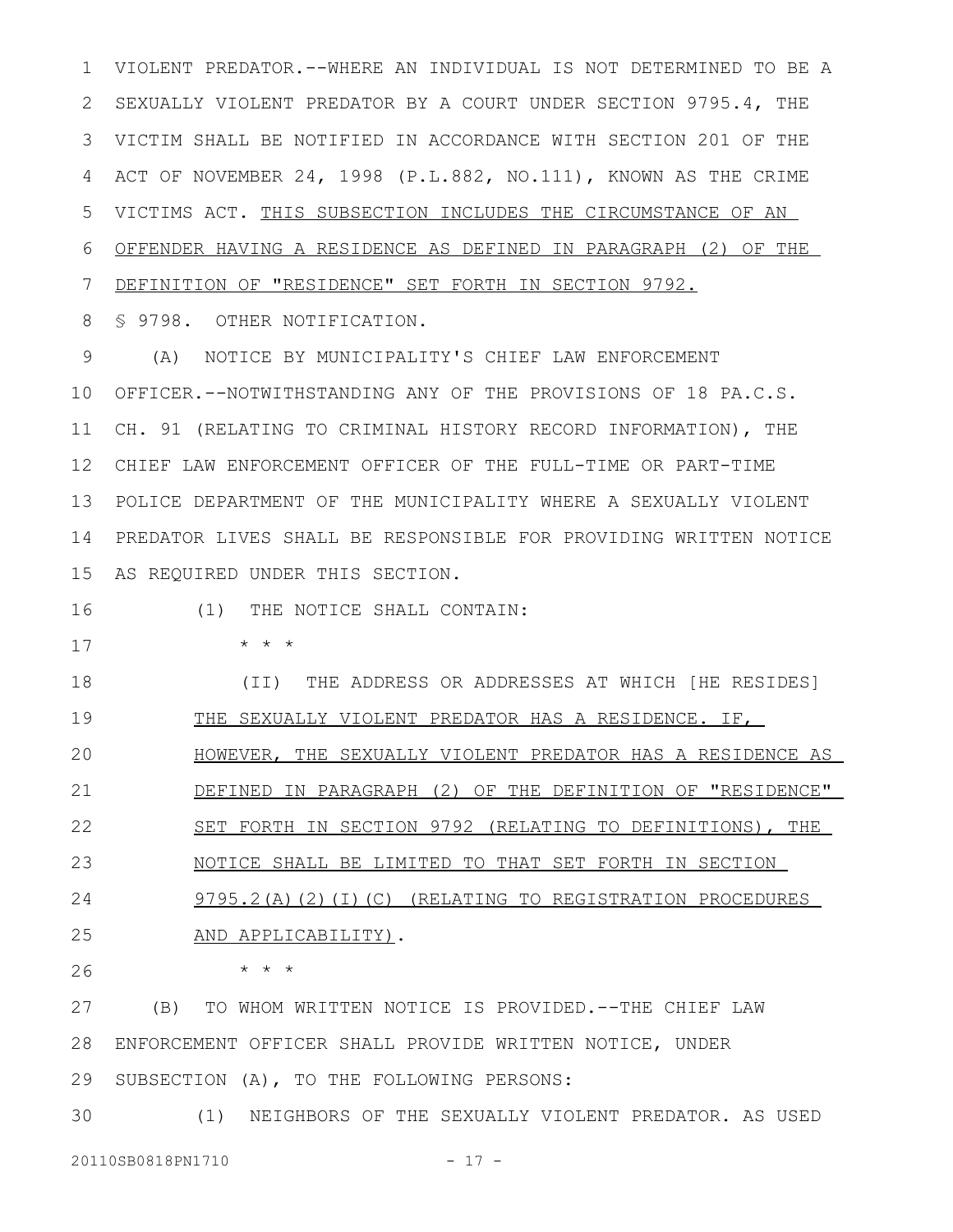IN THIS PARAGRAPH, WHERE THE SEXUALLY VIOLENT PREDATOR LIVES IN A COMMON INTEREST COMMUNITY, THE TERM "NEIGHBOR" INCLUDES THE UNIT OWNERS' ASSOCIATION AND RESIDENTS OF THE COMMON INTEREST COMMUNITY. 1 2 3 4

(2) THE DIRECTOR OF THE COUNTY CHILDREN AND YOUTH SERVICE AGENCY OF THE COUNTY WHERE THE SEXUALLY VIOLENT PREDATOR [RESIDES] HAS A RESIDENCE. 5 6 7

(3) THE SUPERINTENDENT OF EACH SCHOOL DISTRICT AND THE EQUIVALENT OFFICIAL FOR PRIVATE AND PAROCHIAL SCHOOLS ENROLLING STUDENTS UP THROUGH GRADE 12 IN THE MUNICIPALITY WHERE THE SEXUALLY VIOLENT PREDATOR [RESIDES] HAS A 8 9 10 11

RESIDENCE. 12

(3.1) THE SUPERINTENDENT OF EACH SCHOOL DISTRICT AND THE EQUIVALENT OFFICIAL FOR EACH PRIVATE AND PAROCHIAL SCHOOL LOCATED WITHIN A ONE-MILE RADIUS OF WHERE THE SEXUALLY VIOLENT PREDATOR [RESIDES] HAS A RESIDENCE. 13 14 15 16

(4) THE LICENSEE OF EACH CERTIFIED DAY CARE CENTER AND LICENSED PRESCHOOL PROGRAM AND OWNER/OPERATOR OF EACH REGISTERED FAMILY DAY CARE HOME IN THE MUNICIPALITY WHERE THE SEXUALLY VIOLENT PREDATOR [RESIDES] HAS A RESIDENCE. 17 18 19 20

(5) THE PRESIDENT OF EACH COLLEGE, UNIVERSITY AND COMMUNITY COLLEGE LOCATED WITHIN 1,000 FEET OF A SEXUALLY VIOLENT PREDATOR'S RESIDENCE. 21 22 23

\* \* \* 24

§ 9798.1. INFORMATION MADE AVAILABLE ON THE INTERNET AND 25

26

ELECTRONIC NOTIFICATION.

(A) LEGISLATIVE FINDINGS.--IT IS HEREBY DECLARED TO BE THE FINDING OF THE GENERAL ASSEMBLY THAT PUBLIC SAFETY WILL BE 28 ENHANCED BY MAKING INFORMATION ABOUT SEXUALLY VIOLENT PREDATORS, LIFETIME REGISTRANTS AND OTHER SEX OFFENDERS AVAILABLE TO THE 27 29 30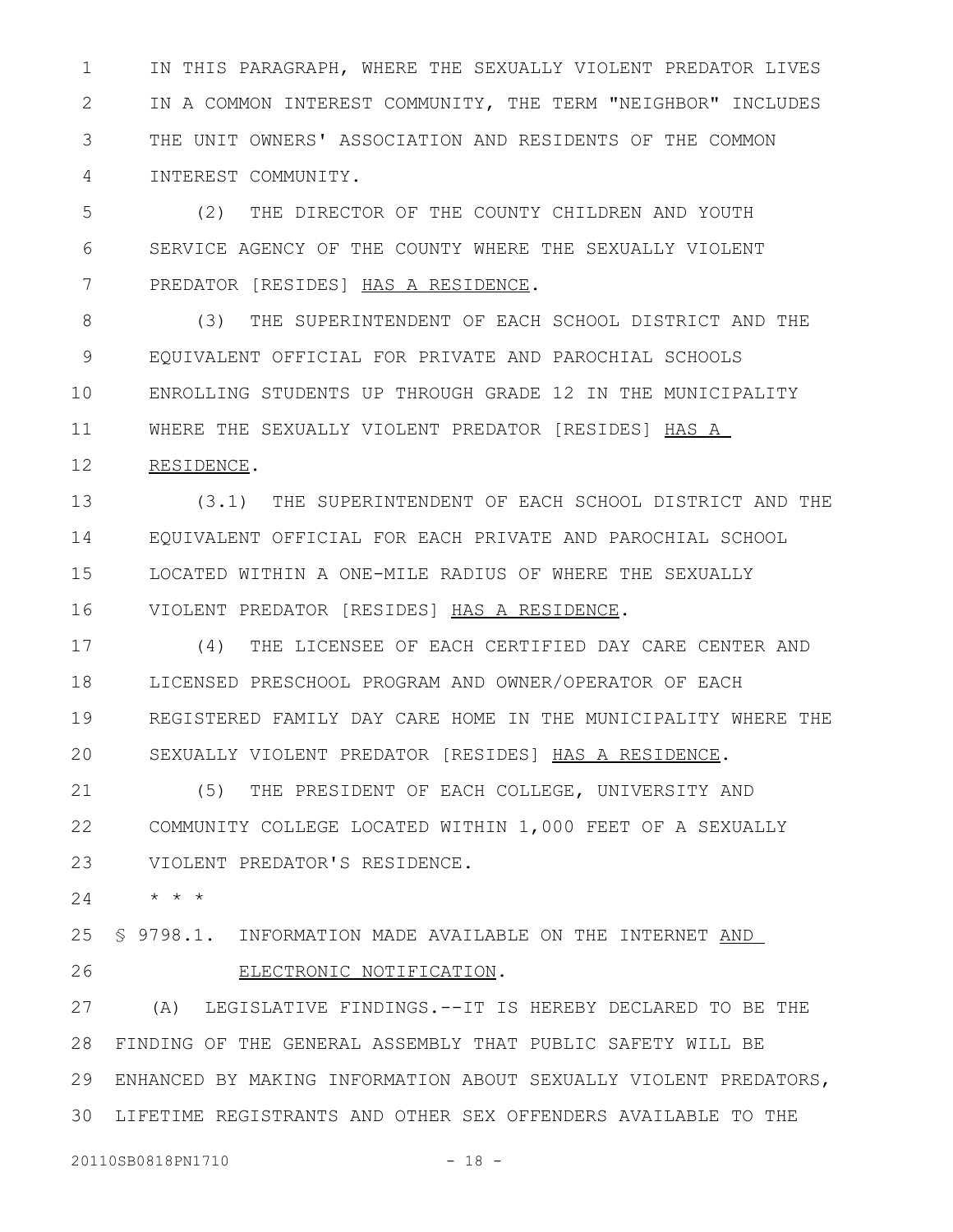PUBLIC THROUGH THE INTERNET AND ELECTRONIC NOTIFICATION. KNOWLEDGE OF WHETHER A PERSON IS A SEXUALLY VIOLENT PREDATOR, LIFETIME REGISTRANT OR OTHER SEX OFFENDER COULD BE A SIGNIFICANT FACTOR IN PROTECTING ONESELF AND ONE'S FAMILY MEMBERS, OR THOSE IN CARE OF A GROUP OR COMMUNITY ORGANIZATION, FROM RECIDIVIST ACTS BY SEXUALLY VIOLENT PREDATORS, LIFETIME REGISTRANTS AND OTHER SEX OFFENDERS. THE TECHNOLOGY AFFORDED BY THE INTERNET AND ELECTRONIC NOTIFICATION WOULD MAKE THIS INFORMATION READILY ACCESSIBLE TO PARENTS AND PRIVATE ENTITIES, ENABLING THEM TO UNDERTAKE APPROPRIATE REMEDIAL PRECAUTIONS TO PREVENT OR AVOID 10 PLACING POTENTIAL VICTIMS AT RISK. PUBLIC ACCESS TO INFORMATION ABOUT SEXUALLY VIOLENT PREDATORS, LIFETIME REGISTRANTS AND OTHER 12 SEX OFFENDERS IS INTENDED SOLELY AS A MEANS OF PUBLIC PROTECTION AND SHALL NOT BE CONSTRUED AS PUNITIVE. 1 2 3 4 5 6 7 8 9 11 13 14

(B) INTERNET POSTING OF SEXUALLY VIOLENT PREDATORS, LIFETIME REGISTRANTS [AND], OTHER OFFENDERS AND ELECTRONIC 15 16

NOTIFICATION.--THE COMMISSIONER OF THE PENNSYLVANIA STATE POLICE SHALL, IN THE MANNER AND FORM DIRECTED BY THE GOVERNOR: 17 18

(1) DEVELOP AND MAINTAIN A SYSTEM FOR MAKING THE INFORMATION DESCRIBED IN SUBSECTION (C) PUBLICLY AVAILABLE BY ELECTRONIC MEANS SO THAT THE PUBLIC MAY, WITHOUT LIMITATION, OBTAIN ACCESS TO THE INFORMATION VIA AN INTERNET WEBSITE TO VIEW AN INDIVIDUAL RECORD OR THE RECORDS OF ALL SEXUALLY VIOLENT PREDATORS, LIFETIME REGISTRANTS AND OTHER OFFENDERS WHO ARE REGISTERED WITH THE PENNSYLVANIA STATE POLICE. 19 20 21 22 23 24 25

(2) ENSURE THAT THE INTERNET WEBSITE CONTAINS WARNINGS THAT ANY PERSON WHO USES THE INFORMATION CONTAINED THEREIN TO THREATEN, INTIMIDATE OR HARASS ANOTHER OR WHO OTHERWISE MISUSES THAT INFORMATION MAY BE CRIMINALLY PROSECUTED. (3) ENSURE THAT THE INTERNET WEBSITE CONTAINS AN 26 27 28 29 30

20110SB0818PN1710 - 19 -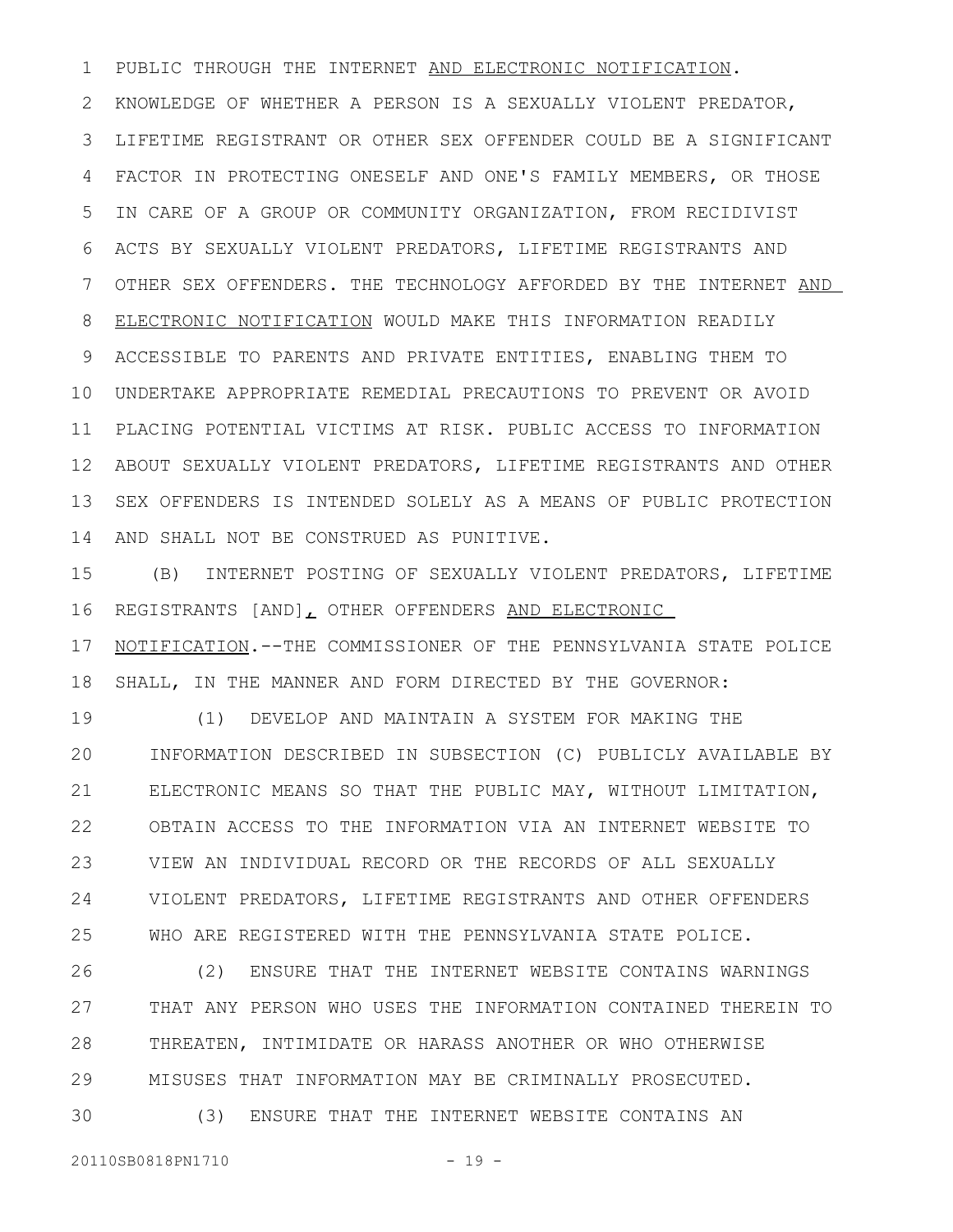EXPLANATION OF ITS LIMITATIONS, INCLUDING STATEMENTS ADVISING THAT A POSITIVE IDENTIFICATION OF A SEXUALLY VIOLENT PREDATOR, LIFETIME REGISTRANT OR OTHER OFFENDER WHOSE RECORD HAS BEEN MADE AVAILABLE MAY BE CONFIRMED ONLY BY FINGERPRINTS; THAT SOME INFORMATION CONTAINED ON THE INTERNET WEBSITE MAY BE OUTDATED OR INACCURATE; AND THAT THE INTERNET WEBSITE IS NOT A COMPREHENSIVE LISTING OF EVERY PERSON WHO HAS EVER COMMITTED A SEX OFFENSE IN PENNSYLVANIA. 1 2 3 4 5 6 7 8

(4) STRIVE TO ENSURE THAT: 9

(I) THE INFORMATION CONTAINED ON THE INTERNET WEBSITE IS ACCURATE; 10 11

(II) THE DATA THEREIN IS REVISED AND UPDATED AS APPROPRIATE IN A TIMELY AND EFFICIENT MANNER; AND 12 13

(III) INSTRUCTIONS ARE INCLUDED ON HOW TO SEEK CORRECTION OF INFORMATION WHICH A PERSON CONTENDS IS ERRONEOUS. 14 15 16

(5) PROVIDE ON THE INTERNET WEBSITE GENERAL INFORMATION DESIGNED TO INFORM AND EDUCATE THE PUBLIC ABOUT SEX OFFENDERS AND SEXUALLY VIOLENT PREDATORS AND THE OPERATION OF THIS SUBCHAPTER AS WELL AS PERTINENT AND APPROPRIATE INFORMATION CONCERNING CRIME PREVENTION AND PERSONAL SAFETY, WITH APPROPRIATE LINKS TO OTHER RELEVANT INTERNET WEBSITES OPERATED BY THE COMMONWEALTH OF PENNSYLVANIA. 17 18 19 20 21 22 23

(6) IDENTIFY WHEN THE VICTIM IS A MINOR WITH A SPECIAL DESIGNATION. THE IDENTITY OF A VICTIM OF A SEX OFFENSE SHALL NOT BE PUBLISHED OR POSTED ON THE INTERNET WEBSITE. 24 25 26

(7) NOTWITHSTANDING 18 PA.C.S. CH. 91 (RELATING TO CRIMINAL HISTORY RECORD INFORMATION), DEVELOP, IMPLEMENT AND MAINTAIN A PROCESS WHICH ALLOWS MEMBERS OF THE PUBLIC TO 27 28 29

RECEIVE ELECTRONIC NOTIFICATION WHEN AN INDIVIDUAL REQUIRED 30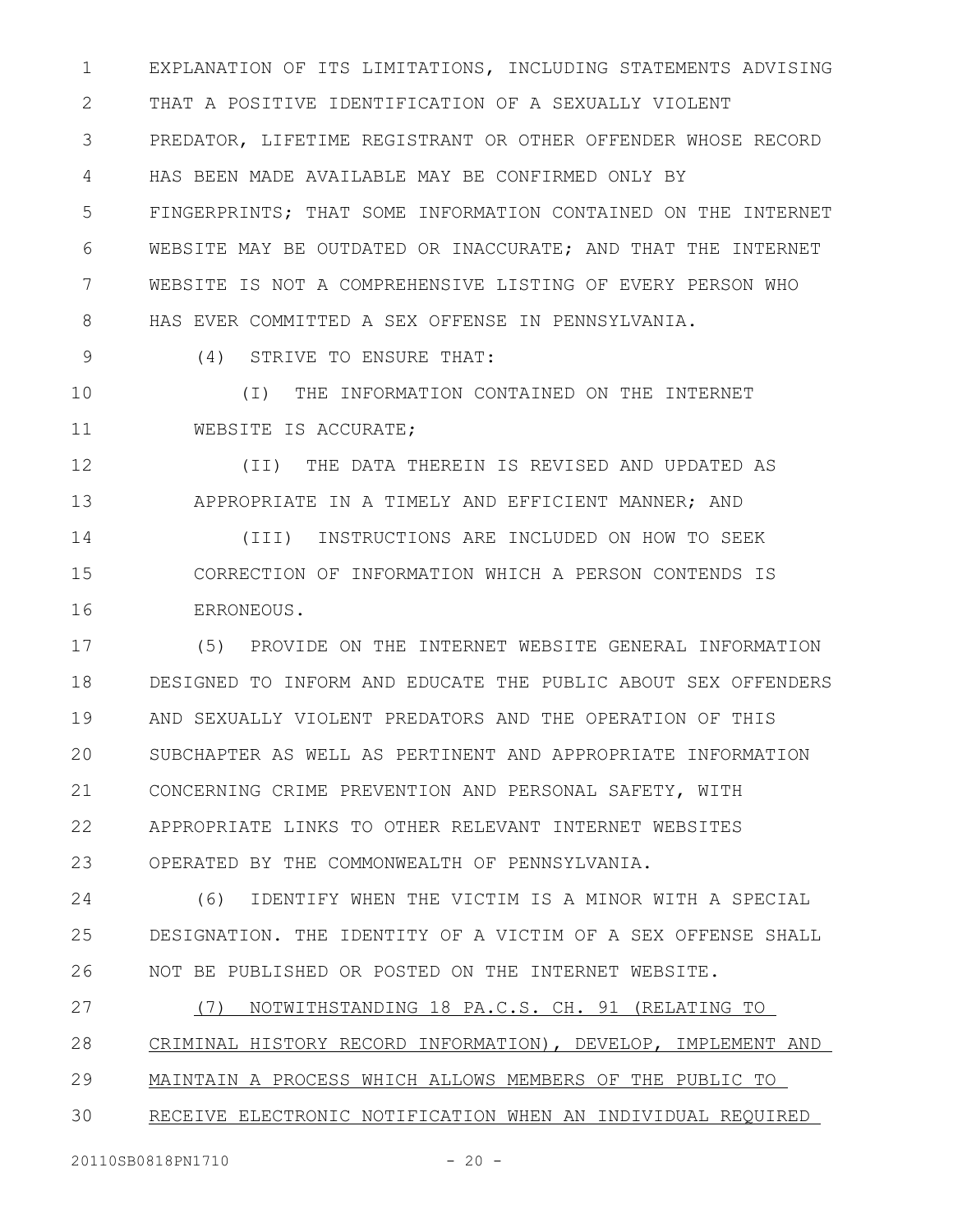TO REGISTER UNDER THIS SUBCHAPTER MOVES INTO OR OUT OF A 1

## USER-DESIGNATED LOCATION. 2

(C) INFORMATION PERMITTED TO BE DISCLOSED REGARDING INDIVIDUALS.--NOTWITHSTANDING 18 PA.C.S. CH. 91 (RELATING TO CRIMINAL HISTORY RECORD INFORMATION), THE INTERNET WEBSITE SHALL CONTAIN THE FOLLOWING INFORMATION ON EACH INDIVIDUAL: (1) FOR SEXUALLY VIOLENT PREDATORS, THE FOLLOWING INFORMATION SHALL BE POSTED ON THE INTERNET WEBSITE: (I) NAME AND ALL KNOWN ALIASES; (II) YEAR OF BIRTH; (III) IN THE CASE OF AN INDIVIDUAL WHO HAS A RESIDENCE AS DEFINED IN PARAGRAPH (1) OF THE DEFINITION OF "RESIDENCE" SET FORTH IN SECTION 9792 (RELATING TO DEFINITIONS), THE STREET ADDRESS, MUNICIPALITY, COUNTY AND ZIP CODE OF ALL RESIDENCES, INCLUDING, WHERE APPLICABLE, THE NAME OF THE PRISON OR OTHER PLACE OF CONFINEMENT; (IV) THE STREET ADDRESS, MUNICIPALITY, COUNTY, ZIP CODE AND NAME OF ANY INSTITUTION OR LOCATION AT WHICH THE 3 4 5 6 7 8 9 10 11 12 13 14 15 16 17 18 19

PERSON IS ENROLLED AS A STUDENT; 20

(V) THE MUNICIPALITY, COUNTY AND ZIP CODE OF ANY EMPLOYMENT LOCATION; 21 22

(VI) A PHOTOGRAPH OF THE OFFENDER, WHICH SHALL BE UPDATED NOT LESS THAN ANNUALLY; 23 24

(VII) A PHYSICAL DESCRIPTION OF THE OFFENDER, INCLUDING SEX, HEIGHT, WEIGHT, EYE COLOR, HAIR COLOR AND RACE; 25 26 27

(VIII) ANY IDENTIFYING MARKS, INCLUDING SCARS, BIRTHMARKS AND TATTOOS; 28 29

(IX) THE LICENSE PLATE NUMBER AND DESCRIPTION OF ANY 30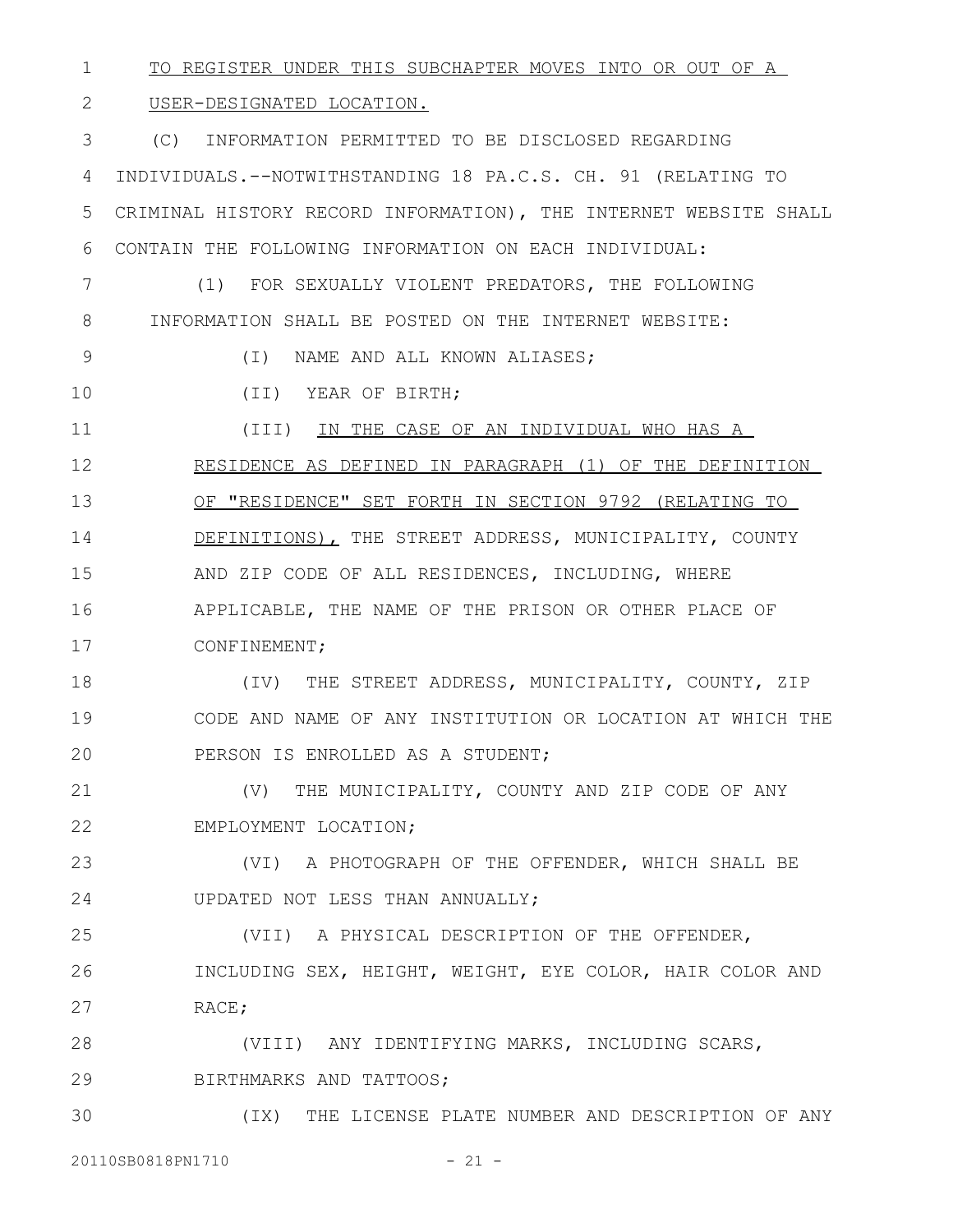VEHICLE OWNED OR REGISTERED TO THE OFFENDER; (X) WHETHER THE OFFENDER IS CURRENTLY COMPLIANT WITH 1 2

REGISTRATION REQUIREMENTS; 3

4

(XI) WHETHER THE VICTIM IS A MINOR;

(XII) A DESCRIPTION OF THE OFFENSE OR OFFENSES WHICH TRIGGERED THE APPLICATION OF THIS SUBCHAPTER; [AND] 5 6

(XIII) THE DATE OF THE OFFENSE AND CONVICTION, IF AVAILABLE; AND 7 8

(XIV) IN THE CASE OF AN INDIVIDUAL WHO HAS A RESIDENCE AS DEFINED IN PARAGRAPH (2) OF THE DEFINITION OF "RESIDENCE" SET FORTH IN SECTION 9792, THE INFORMATION LISTED IN SECTION 9795.2(A)(2)(I)(C) (RELATING TO REGISTRATION PROCEDURES AND APPLICABILITY), INCLUDING, WHERE APPLICABLE, THE NAME OF THE PRISON OR OTHER PLACE OF CONFINEMENT. 9 10 11 12 13 14 15

(2) FOR ALL OTHER LIFETIME REGISTRANTS AND OFFENDERS SUBJECT TO REGISTRATION, THE INFORMATION SET FORTH IN PARAGRAPH (1) SHALL BE POSTED ON THE INTERNET WEBSITE. (D) DURATION OF INTERNET POSTING.-- 16 17 18 19

(1) THE INFORMATION LISTED IN SUBSECTION (C) ABOUT A SEXUALLY VIOLENT PREDATOR SHALL BE MADE AVAILABLE ON THE INTERNET FOR THE LIFETIME OF THE SEXUALLY VIOLENT PREDATOR. 20 21 22

(2) THE INFORMATION LISTED IN SUBSECTION (C) ABOUT AN OFFENDER WHO IS SUBJECT TO LIFETIME REGISTRATION SHALL BE MADE AVAILABLE ON THE INTERNET FOR THE LIFETIME OF THE OFFENDER UNLESS THE OFFENDER IS GRANTED RELIEF UNDER SECTION 9795.5 (RELATING TO EXEMPTION FROM CERTAIN NOTIFICATIONS). 23 24 25 26 27

(3) THE INFORMATION LISTED IN SUBSECTION (C) ABOUT ANY OTHER OFFENDER SUBJECT TO REGISTRATION SHALL BE MADE AVAILABLE ON THE INTERNET FOR THE ENTIRE PERIOD DURING WHICH 28 29 30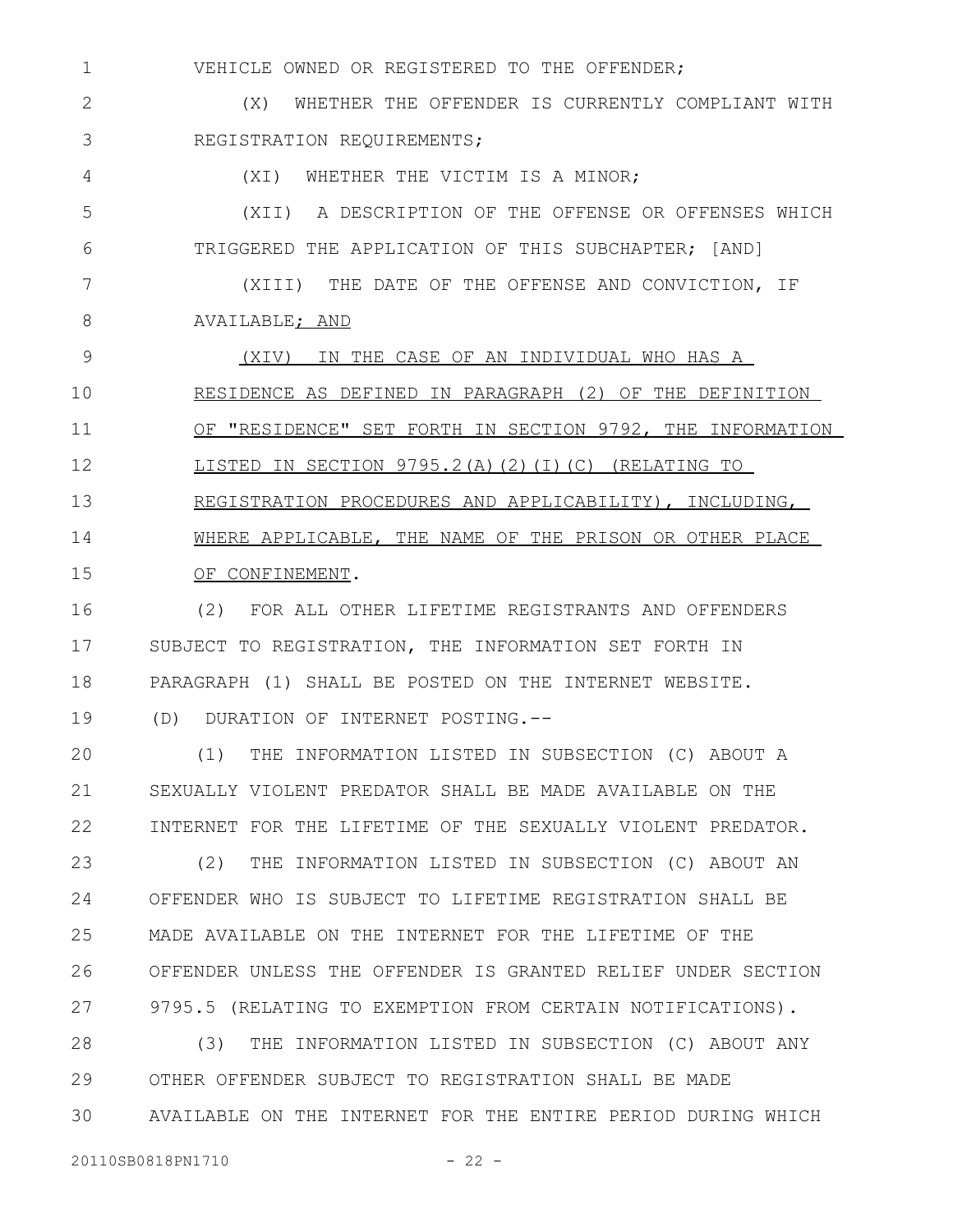THE OFFENDER IS REQUIRED TO REGISTER, INCLUDING ANY EXTENSION OF THIS PERIOD PURSUANT TO 9795.2(A)(3) (RELATING TO REGISTRATION PROCEDURES AND APPLICABILITY). § 9799.1. DUTIES OF PENNSYLVANIA STATE POLICE. 1 2 3 4

THE PENNSYLVANIA STATE POLICE SHALL: 5

\* \* \*

6

(2) IN CONSULTATION WITH THE DEPARTMENT OF CORRECTIONS, THE OFFICE OF ATTORNEY GENERAL, THE PENNSYLVANIA BOARD OF PROBATION AND PAROLE AND THE CHAIRMAN AND THE MINORITY CHAIRMAN OF THE JUDICIARY COMMITTEE OF THE SENATE AND THE CHAIRMAN AND THE MINORITY CHAIRMAN OF THE JUDICIARY COMMITTEE OF THE HOUSE OF REPRESENTATIVES, PROMULGATE GUIDELINES NECESSARY FOR THE GENERAL ADMINISTRATION OF THIS SUBCHAPTER. THESE GUIDELINES SHALL ESTABLISH PROCEDURES TO ALLOW AN INDIVIDUAL SUBJECT TO THE REQUIREMENTS OF SECTIONS 9795.1 (RELATING TO REGISTRATION) AND 9796 (RELATING TO VERIFICATION OF RESIDENCE) TO FULFILL THESE REQUIREMENTS AT APPROVED REGISTRATION SITES THROUGHOUT THIS COMMONWEALTH. THIS PARAGRAPH INCLUDES THE DUTY TO ESTABLISH PROCEDURES TO ALLOW AN INDIVIDUAL WHO HAS A RESIDENCE AS DEFINED IN PARAGRAPH (2) OF THE DEFINITION OF "RESIDENCE" SET FORTH IN SECTION 9792 (RELATING TO DEFINITIONS) TO FULFILL THE REQUIREMENTS REGARDING REGISTRATION AT APPROVED REGISTRATION SITES THROUGHOUT THIS COMMONWEALTH. THE PENNSYLVANIA STATE POLICE SHALL PUBLISH A LIST OF APPROVED REGISTRATION SITES IN THE PENNSYLVANIA BULLETIN AND PROVIDE A LIST OF APPROVED REGISTRATION SITES IN ANY NOTICES SENT TO INDIVIDUALS REQUIRED TO REGISTER UNDER SECTION 9795.1. AN APPROVED REGISTRATION SITE SHALL BE CAPABLE OF SUBMITTING FINGERPRINTS, PHOTOGRAPHS AND ANY OTHER INFORMATION REQUIRED 7 8 9 10 11 12 13 14 15 16 17 18 19 20 21 22 23 24 25 26 27 28 29 30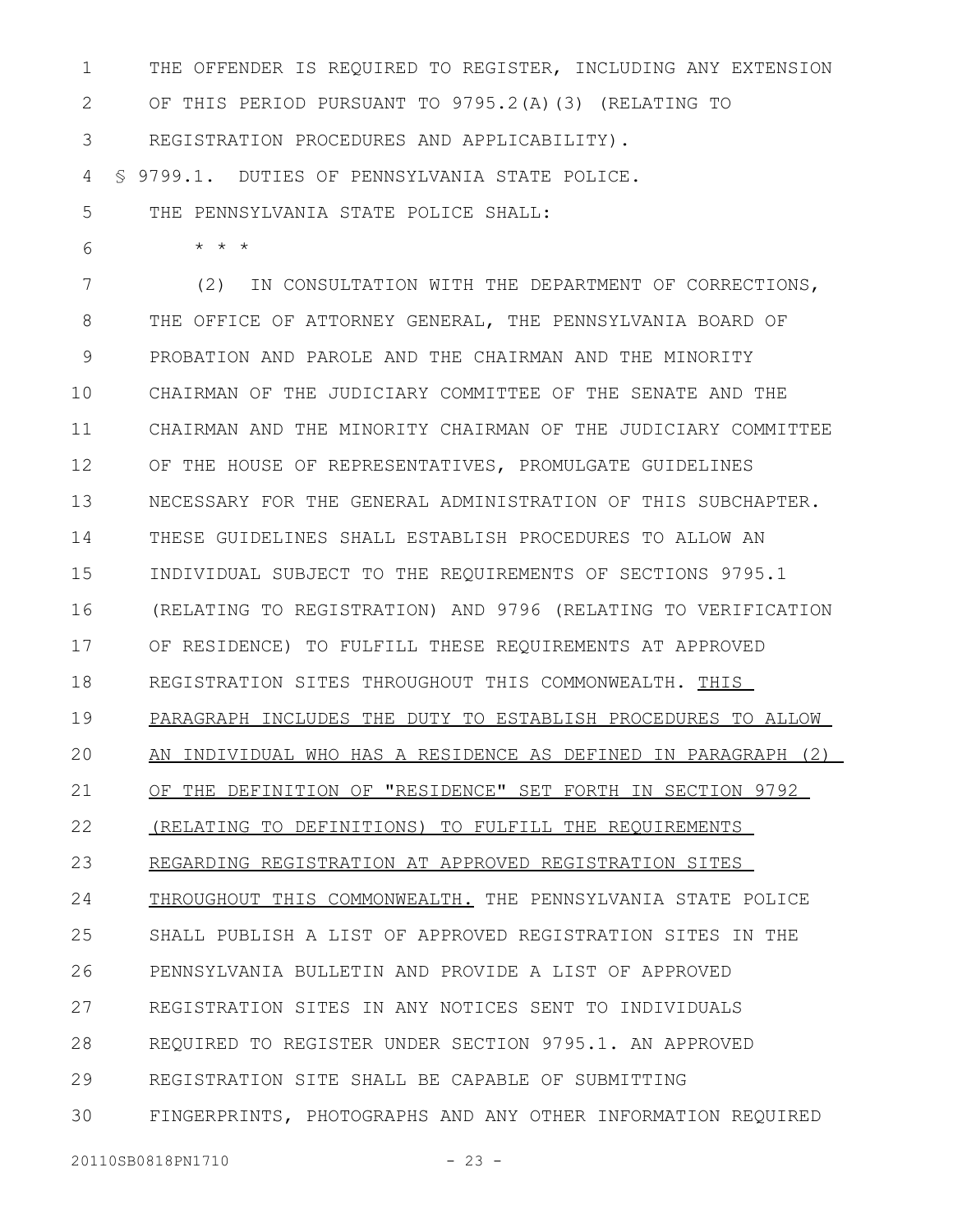ELECTRONICALLY TO THE PENNSYLVANIA STATE POLICE. THE PENNSYLVANIA STATE POLICE SHALL REQUIRE THAT APPROVED REGISTRATION SITES SUBMIT FINGERPRINTS UTILIZING THE INTEGRATED AUTOMATED FINGERPRINT IDENTIFICATION SYSTEM OR IN ANOTHER MANNER AND IN SUCH FORM AS THE PENNSYLVANIA STATE POLICE SHALL REQUIRE. THE PENNSYLVANIA STATE POLICE SHALL REQUIRE THAT APPROVED REGISTRATION SITES SUBMIT PHOTOGRAPHS UTILIZING THE COMMONWEALTH PHOTO IMAGING NETWORK OR IN ANOTHER MANNER AND IN SUCH FORM AS THE PENNSYLVANIA STATE POLICE SHALL REQUIRE. APPROVED REGISTRATION SITES SHALL NOT BE LIMITED TO SITES MANAGED BY THE PENNSYLVANIA STATE POLICE AND SHALL INCLUDE SITES MANAGED BY LOCAL LAW ENFORCEMENT AGENCIES THAT MEET THE CRITERIA FOR APPROVED REGISTRATION SITES SET FORTH IN THIS PARAGRAPH. 1 2 3 4 5 6 7 8 9 10 11 12 13 14

15

\* \* \*

\* \* \*

(4) NOTIFY, WITHIN FIVE DAYS OF RECEIVING THE OFFENDER'S OR THE SEXUALLY VIOLENT PREDATOR'S REGISTRATION, THE CHIEF LAW ENFORCEMENT OFFICERS OF THE POLICE DEPARTMENTS HAVING PRIMARY JURISDICTION OF THE MUNICIPALITIES IN WHICH AN OFFENDER OR SEXUALLY VIOLENT PREDATOR [RESIDES] HAS A RESIDENCE, IS EMPLOYED OR ENROLLED AS A STUDENT OF THE FACT THAT THE OFFENDER OR SEXUALLY VIOLENT PREDATOR HAS BEEN REGISTERED WITH THE PENNSYLVANIA STATE POLICE PURSUANT TO SECTIONS 9795.2 (RELATING TO REGISTRATION PROCEDURES AND APPLICABILITY) AND 9796 (RELATING TO VERIFICATION OF RESIDENCE). 16 17 18 19 20 21 22 23 24 25 26

27

SECTION 7. THIS ACT SHALL APPLY AS FOLLOWS: 28

(1) THE FOLLOWING PROVISIONS SHALL APPLY TO INDIVIDUALS INCARCERATED ON OR AFTER THE EFFECTIVE DATE OF THIS SECTION: 29 30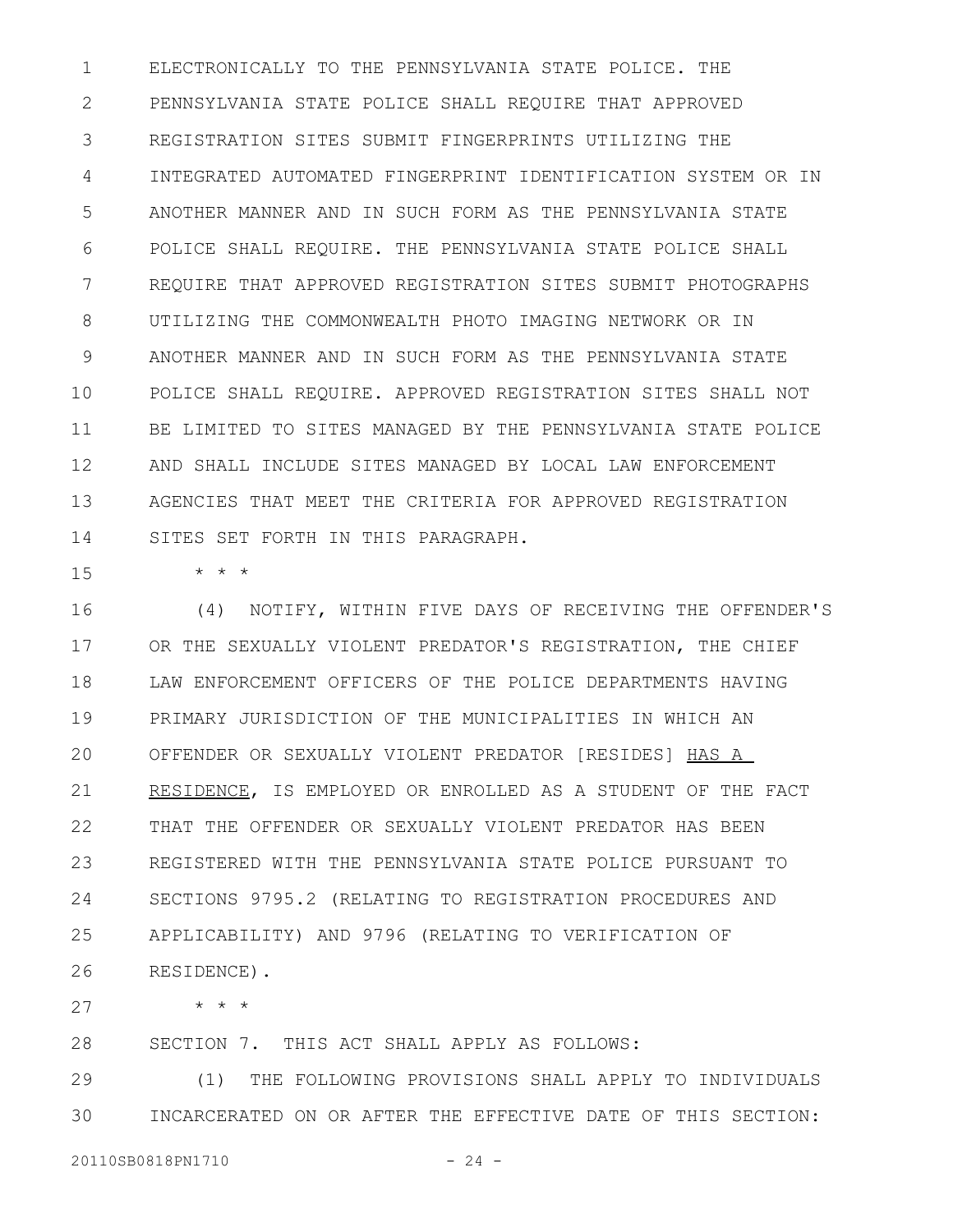| 1            | THE AMENDMENT OF 42 PA.C.S. § 9791.<br>$(\top)$                 |
|--------------|-----------------------------------------------------------------|
| $\mathbf{2}$ | THE AMENDMENT OF THE DEFINITION OF "RESIDENCE"<br>(TI)          |
| 3            | IN 42 PA.C.S. § 9792.                                           |
| 4            | (III) THE AMENDMENT OF 42 PA.C.S. § 9795.1(A) AND               |
| 5            | $(B)$ .                                                         |
| 6            | (IV) THE AMENDMENT OF 42 PA.C.S. § 9795.2(A)(2)(I),             |
| 7            | (B)(4) INTRODUCTORY PARAGRAPH AND (I) AND (5)                   |
| 8            | INTRODUCTORY PARAGRAPH AND (C)(1) AND (3).                      |
| $\mathsf 9$  | (V) THE AMENDMENT OF 42 PA.C.S. § 9795.3(2), (2.1)              |
| 10           | AND $(3)$ .                                                     |
| 11           | (VI) THE AMENDMENT OR ADDITION OF 42 PA.C.S. \$                 |
| 12           | $9796(B.2)$ , $(B.3)$ , $(D)$ AND $(F)$ .                       |
| 13           | (VII) THE AMENDMENT OF 42 PA.C.S. § 9797.                       |
| 14           | (VIII) THE AMENDMENT OF 42 PA.C.S. $\frac{1}{5}$ 9798(A)(1)(II) |
| 15           | $AND$ $(B)$ .                                                   |
| 16           | (IX) THE AMENDMENT OF 42 PA.C.S. § 9798.1.                      |
| 17           | THE AMENDMENT OF 42 PA.C.S. § 9799.1(2) AND (4).<br>(X)         |
| 18           | (2)<br>THIS ACT SHALL NOT AFFECT THE REQUIREMENTS FOR           |
| 19           | INDIVIDUALS REGISTERED PURSUANT TO 42 PA.C.S. CH. 97 SUBCH. H   |
| 20           | PRIOR TO THE EFFECTIVE DATE OF THIS SECTION.                    |
| 21           | SECTION 8. THIS ACT SHALL TAKE EFFECT AS FOLLOWS:               |
| 22           | (1) THE FOLLOWING PROVISIONS SHALL TAKE EFFECT                  |
| 23           | IMMEDIATELY:                                                    |
| 24           | (I) THIS SECTION.                                               |
| 25           | (II) THE AMENDMENT OF 42 PA.C.S. § 9791.                        |
| 26           | (III) THE AMENDMENT OF 42 PA.C.S. § 9795.1(A) AND               |
| 27           | $(B)$ .                                                         |
| 28           | (IV) THE AMENDMENT OF 42 PA.C.S. § 9798.1(A) AND                |
| 29           | $(B)$ $(7)$ .                                                   |
| 30           | (V) THE AMENDMENT OF 42 PA.C.S. § 9799.1(2).                    |
|              | 20110SB0818PN1710<br>$-25 -$                                    |